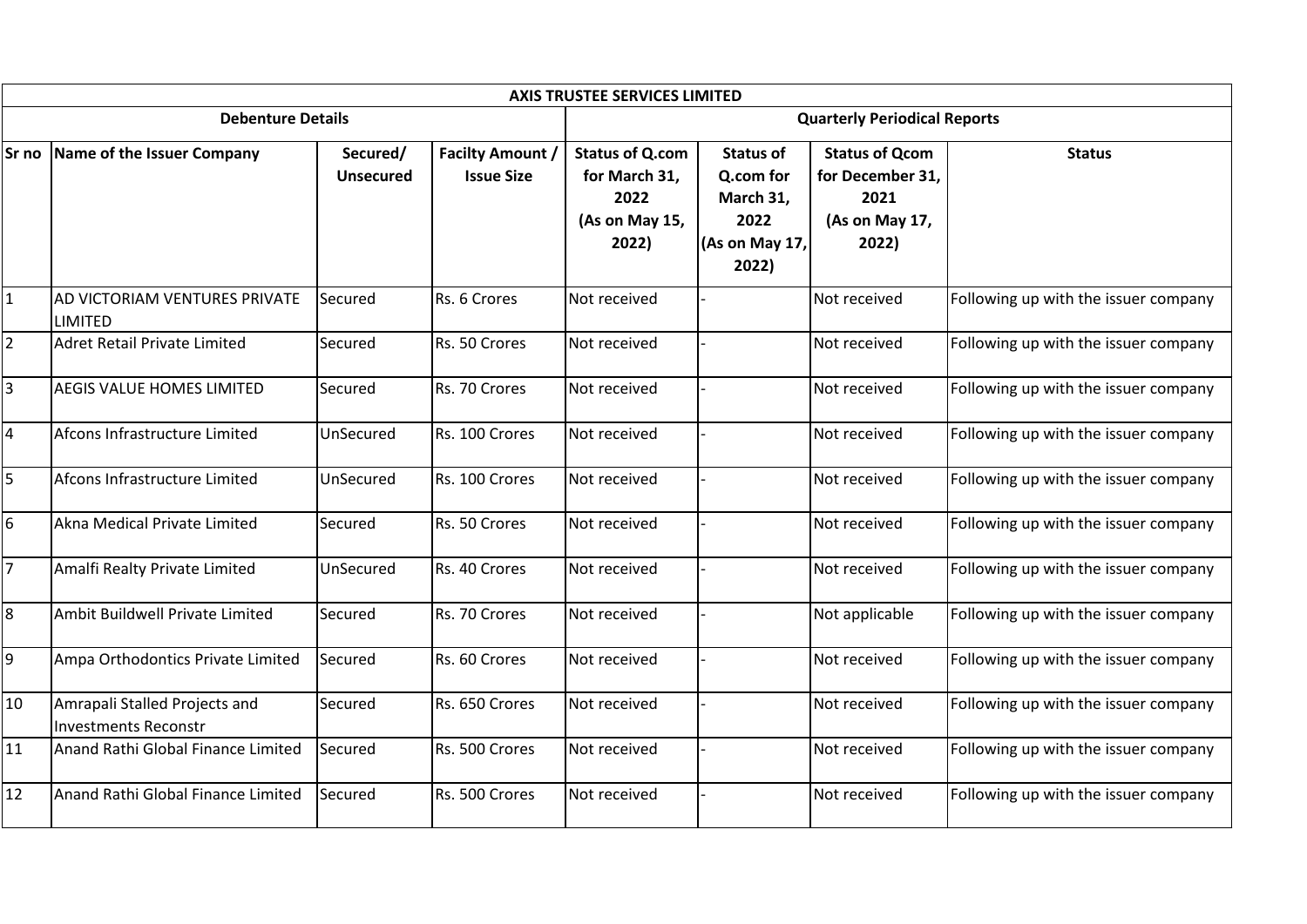|       |                                                                |                              |                                              | <b>AXIS TRUSTEE SERVICES LIMITED</b>                                       |                                                                               |                                                                              |                                      |  |
|-------|----------------------------------------------------------------|------------------------------|----------------------------------------------|----------------------------------------------------------------------------|-------------------------------------------------------------------------------|------------------------------------------------------------------------------|--------------------------------------|--|
|       | <b>Debenture Details</b>                                       |                              |                                              | <b>Quarterly Periodical Reports</b>                                        |                                                                               |                                                                              |                                      |  |
| Sr no | Name of the Issuer Company                                     | Secured/<br><b>Unsecured</b> | <b>Facilty Amount /</b><br><b>Issue Size</b> | <b>Status of Q.com</b><br>for March 31,<br>2022<br>(As on May 15,<br>2022) | <b>Status of</b><br>Q.com for<br>March 31,<br>2022<br>(As on May 17,<br>2022) | <b>Status of Qcom</b><br>for December 31,<br>2021<br>(As on May 17,<br>2022) | <b>Status</b>                        |  |
| 13    | Anand Rathi Global Finance Limited                             | Secured                      | Rs. 1,000 Crores                             | Not received                                                               |                                                                               | Not received                                                                 | Following up with the issuer company |  |
| 14    | <b>ANOMALOUS INFRA PRIVATE</b><br><b>LIMITED</b>               | Secured                      | Rs. 70 Crores                                | Not received                                                               |                                                                               | Not received                                                                 | Following up with the issuer company |  |
| 15    | Arch Pharmalabs Ltd                                            | Secured                      | Rs. 100 Crores                               | Not received                                                               |                                                                               | Not applicable                                                               | Following up with the issuer company |  |
| 16    | Ariisto Shelters Pvt Ltd                                       | Secured                      | Rs. 40 Crores                                | Not received                                                               |                                                                               | Not received                                                                 | Following up with the issuer company |  |
| 17    | <b>ARM Infra and Utilities Private</b><br>Limited              | Secured                      | Rs. 50 Crores                                | Not received                                                               |                                                                               | Not received                                                                 | Following up with the issuer company |  |
| 18    | <b>ARM Infra and Utilities Private</b><br><b>Limited</b>       | Secured                      | Rs. 50 Crores                                | Not received                                                               |                                                                               | Not received                                                                 | Following up with the issuer company |  |
| 19    | <b>ARVIJ BUILDERS AND DEVELOPERS</b><br><b>PRIVATE LIMITED</b> | Secured                      | Rs. 29.40 Crores                             | Not received                                                               |                                                                               | Not received                                                                 | Following up with the issuer company |  |
| 20    | Aryadhan Financial Solutions Pvt Ltd                           | Secured                      | Rs. 5 Crores                                 | Not received                                                               |                                                                               | Received                                                                     | Following up with the issuer company |  |
| 21    | Ashvi Developers Private Limited                               | Secured                      | Rs. 350 Crores                               | Not received                                                               |                                                                               | Not received                                                                 | Following up with the issuer company |  |
| 22    | Asian Satellite Broadcast Private<br>Limited                   | Secured                      | Rs. 50 Crores                                | Not received                                                               |                                                                               | Not received                                                                 | Following up with the issuer company |  |
| 23    | Aspen Buildtech Limited                                        | Secured                      | Rs. 380 Crores                               | Not received                                                               |                                                                               | Not received                                                                 | Following up with the issuer company |  |
| 24    | Assets Care & Reconstruction<br><b>Enterprise Limited</b>      | Secured                      | Rs. 60 Crores                                | Not received                                                               |                                                                               | Not received                                                                 | Following up with the issuer company |  |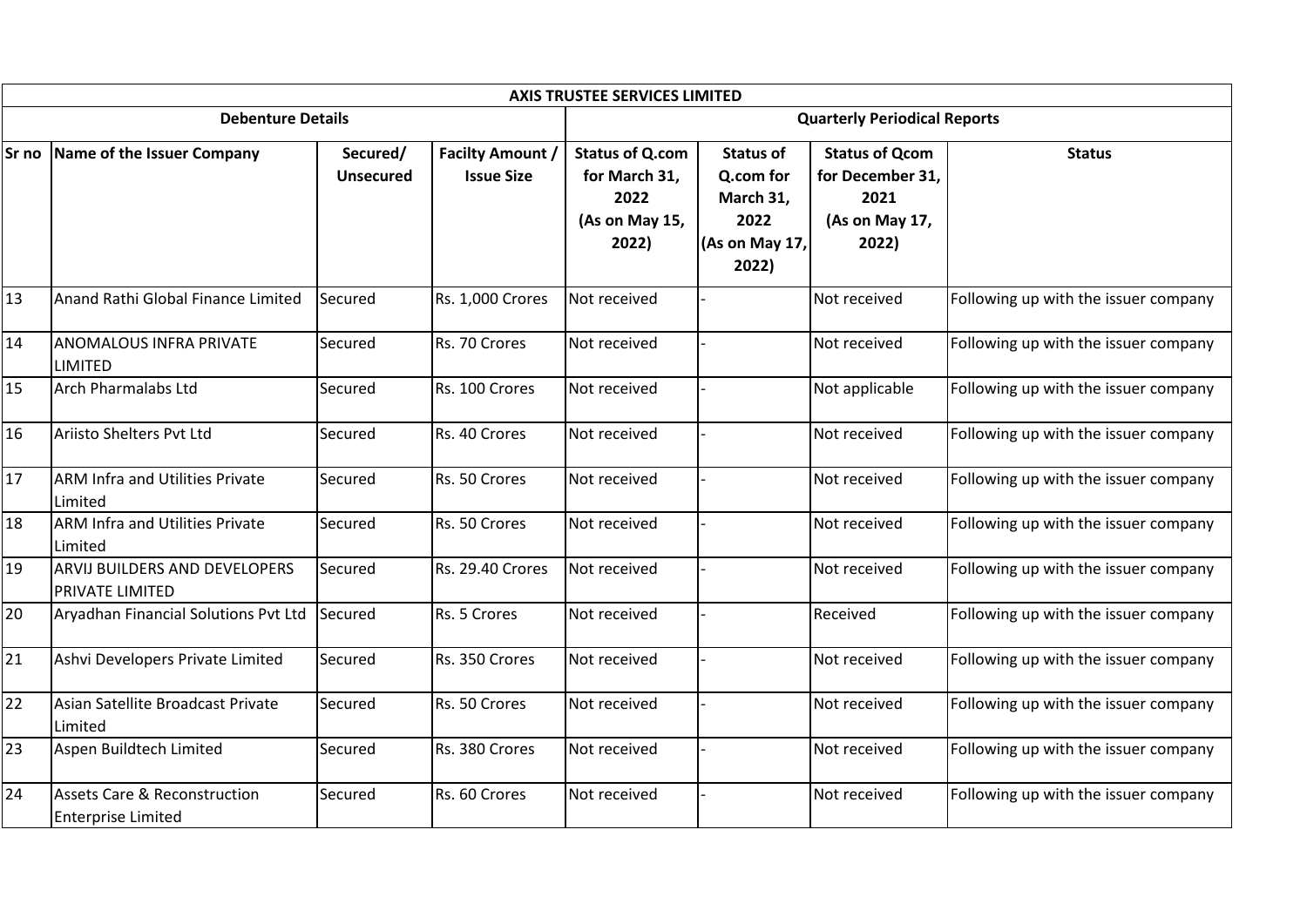|    |                                                             |                              |                                              | <b>AXIS TRUSTEE SERVICES LIMITED</b>                                       |                                                                               |                                                                              |                                      |  |
|----|-------------------------------------------------------------|------------------------------|----------------------------------------------|----------------------------------------------------------------------------|-------------------------------------------------------------------------------|------------------------------------------------------------------------------|--------------------------------------|--|
|    | <b>Debenture Details</b>                                    |                              |                                              | <b>Quarterly Periodical Reports</b>                                        |                                                                               |                                                                              |                                      |  |
|    | Sr no Name of the Issuer Company                            | Secured/<br><b>Unsecured</b> | <b>Facilty Amount /</b><br><b>Issue Size</b> | <b>Status of Q.com</b><br>for March 31,<br>2022<br>(As on May 15,<br>2022) | <b>Status of</b><br>Q.com for<br>March 31,<br>2022<br>(As on May 17,<br>2022) | <b>Status of Qcom</b><br>for December 31,<br>2021<br>(As on May 17,<br>2022) | <b>Status</b>                        |  |
| 25 | Atomberg Technologies Pvt. Ltd                              | UnSecured                    | Rs. 5 Crores                                 | Not received                                                               |                                                                               | Not received                                                                 | Following up with the issuer company |  |
| 26 | Atria Brindavan Power Private<br>Limited                    | Secured                      | Rs. 750 Crores                               | Not received                                                               |                                                                               | Not received                                                                 | Following up with the issuer company |  |
| 27 | Atria Brindavan Power Private<br>Limited                    | Secured                      | Rs. 1,050 Crores                             | Not received                                                               |                                                                               | Not applicable                                                               | Following up with the issuer company |  |
| 28 | August Purple Services Private<br><b>Limited</b>            | Secured                      | Rs. 15 Crores                                | Not received                                                               |                                                                               | Not applicable                                                               | Following up with the issuer company |  |
| 29 | Aurobindo Realty & Infrastructure<br>Private Limited        | UnSecured                    | Rs. 600 Crores                               | Not received                                                               |                                                                               | Received                                                                     | Following up with the issuer company |  |
| 30 | Awign Enterprises Pvt Ltd                                   | Secured                      | Rs. 15 Crores                                | Not received                                                               |                                                                               | Not received                                                                 | Following up with the issuer company |  |
| 31 | Azad Engineering Private Limited                            | Secured                      | Rs. 42 Crores                                | Not received                                                               |                                                                               | Not received                                                                 | Following up with the issuer company |  |
| 32 | B L A Power Private LTd                                     | Secured                      | <b>Rs. 211.22 Crores</b>                     | Not received                                                               |                                                                               | Not received                                                                 | Following up with the issuer company |  |
| 33 | B9 Beverages Private Limited                                | Secured                      | Rs. 75 Crores                                | Not received                                                               |                                                                               | Not received                                                                 | Following up with the issuer company |  |
| 34 | Bansal Pathways (Mangawan-<br>Chakghat) Private Limite      | Secured                      | <b>Rs. 273.48 Crores</b>                     | Not received                                                               |                                                                               | Not received                                                                 | Following up with the issuer company |  |
| 35 | BANSAL PATHWAYS (N.R.R.-1)<br><b>PRIVATE LIMITED</b>        | Secured                      | Rs. 150 Crores                               | Not received                                                               |                                                                               | Not applicable                                                               | Following up with the issuer company |  |
| 36 | <b>BANSAL PATHWAYS (N.R.R.-2)</b><br><b>PRIVATE LIMITED</b> | Secured                      | <b>Rs. 237.59 Crores</b>                     | Not received                                                               |                                                                               | Not applicable                                                               | Following up with the issuer company |  |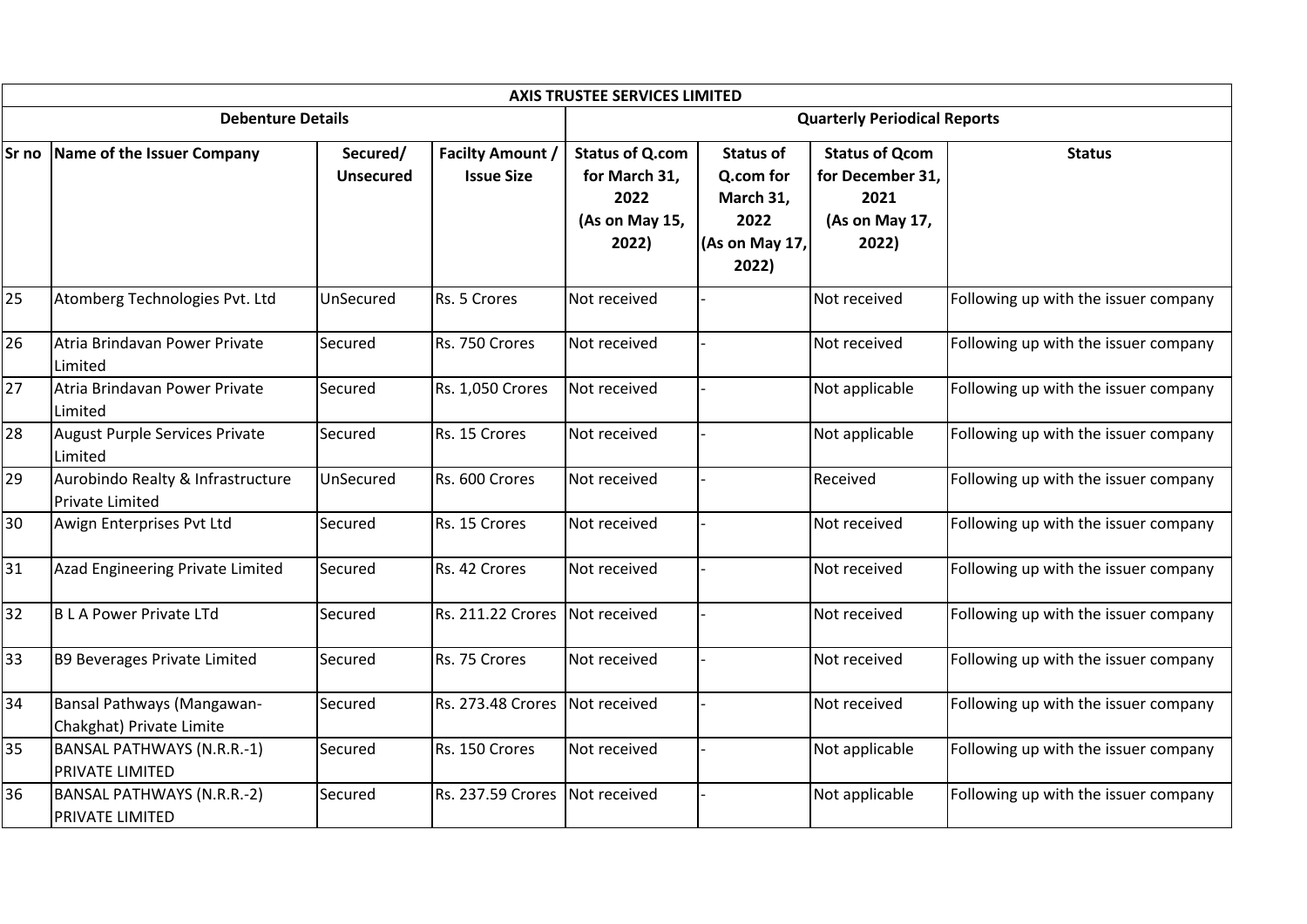|                 |                                                            |                              |                                              | <b>AXIS TRUSTEE SERVICES LIMITED</b>                                       |                                                                               |                                                                              |                                      |  |
|-----------------|------------------------------------------------------------|------------------------------|----------------------------------------------|----------------------------------------------------------------------------|-------------------------------------------------------------------------------|------------------------------------------------------------------------------|--------------------------------------|--|
|                 | <b>Debenture Details</b>                                   |                              |                                              | <b>Quarterly Periodical Reports</b>                                        |                                                                               |                                                                              |                                      |  |
|                 | Sr no Name of the Issuer Company                           | Secured/<br><b>Unsecured</b> | <b>Facilty Amount /</b><br><b>Issue Size</b> | <b>Status of Q.com</b><br>for March 31,<br>2022<br>(As on May 15,<br>2022) | <b>Status of</b><br>Q.com for<br>March 31,<br>2022<br>(As on May 17,<br>2022) | <b>Status of Qcom</b><br>for December 31,<br>2021<br>(As on May 17,<br>2022) | <b>Status</b>                        |  |
| $\overline{37}$ | <b>BARMECHA REALTY PRIVATE</b><br>LIMITED                  | Secured                      | Rs. 23 Crores                                | Not received                                                               |                                                                               | Not received                                                                 | Following up with the issuer company |  |
| 38              | Bennett Coleman & Company<br>Limited                       | UnSecured                    | Rs. 500 Crores                               | Not received                                                               |                                                                               | Not received                                                                 | Following up with the issuer company |  |
| 39              | <b>BG Rajasthan Highway Private</b><br>Limited             | Secured                      | Rs. 130 Crores                               | Not received                                                               |                                                                               | Not received                                                                 | Following up with the issuer company |  |
| 40              | <b>BHARTI AXA LIFE INSURANCE</b><br><b>COMPANY LIMITED</b> | UnSecured                    | Rs. 60 Crores                                | Not received                                                               |                                                                               | Not received                                                                 | Following up with the issuer company |  |
| 41              | <b>Bharti Enterprise limited</b>                           | Secured                      | Rs. 750 Crores                               | Not received                                                               |                                                                               | Not applicable                                                               | Following up with the issuer company |  |
| 42              | Bhumi Prakash Private Limited                              | Secured                      | <b>Rs. 119.89 Crores</b>                     | Not received                                                               |                                                                               | Not received                                                                 | Following up with the issuer company |  |
| 43              | Biaora to Dewas Highway Private<br>Limited                 | Secured                      | Rs. 800 Crores                               | Not received                                                               |                                                                               | Not received                                                                 | Following up with the issuer company |  |
| 44              | <b>BIDWAL RENEWABLE PRIVATE</b><br><b>LIMITED</b>          | Secured                      | <b>Rs. 297.21 Crores</b>                     | Not received                                                               |                                                                               | Not received                                                                 | Following up with the issuer company |  |
| 45              | BigSpoon Foods Private Limited                             | Secured                      | Rs. 4 Crores                                 | Not received                                                               |                                                                               | Not applicable                                                               | Following up with the issuer company |  |
| 46              | <b>Bilt Graphic Paper Products Limited</b>                 | Secured                      | Rs. 250 Crores                               | Not received                                                               |                                                                               | Not received                                                                 | Default                              |  |
| 47              | <b>Bilt Graphic Paper Products Limited</b>                 | Secured                      | Rs. 250 Crores                               | Not received                                                               |                                                                               | Not received                                                                 | Default                              |  |
| 48              | <b>Bilt Graphic Paper Products Limited</b>                 | Secured                      | Rs. 250 Crores                               | Not received                                                               |                                                                               | Not received                                                                 | Default                              |  |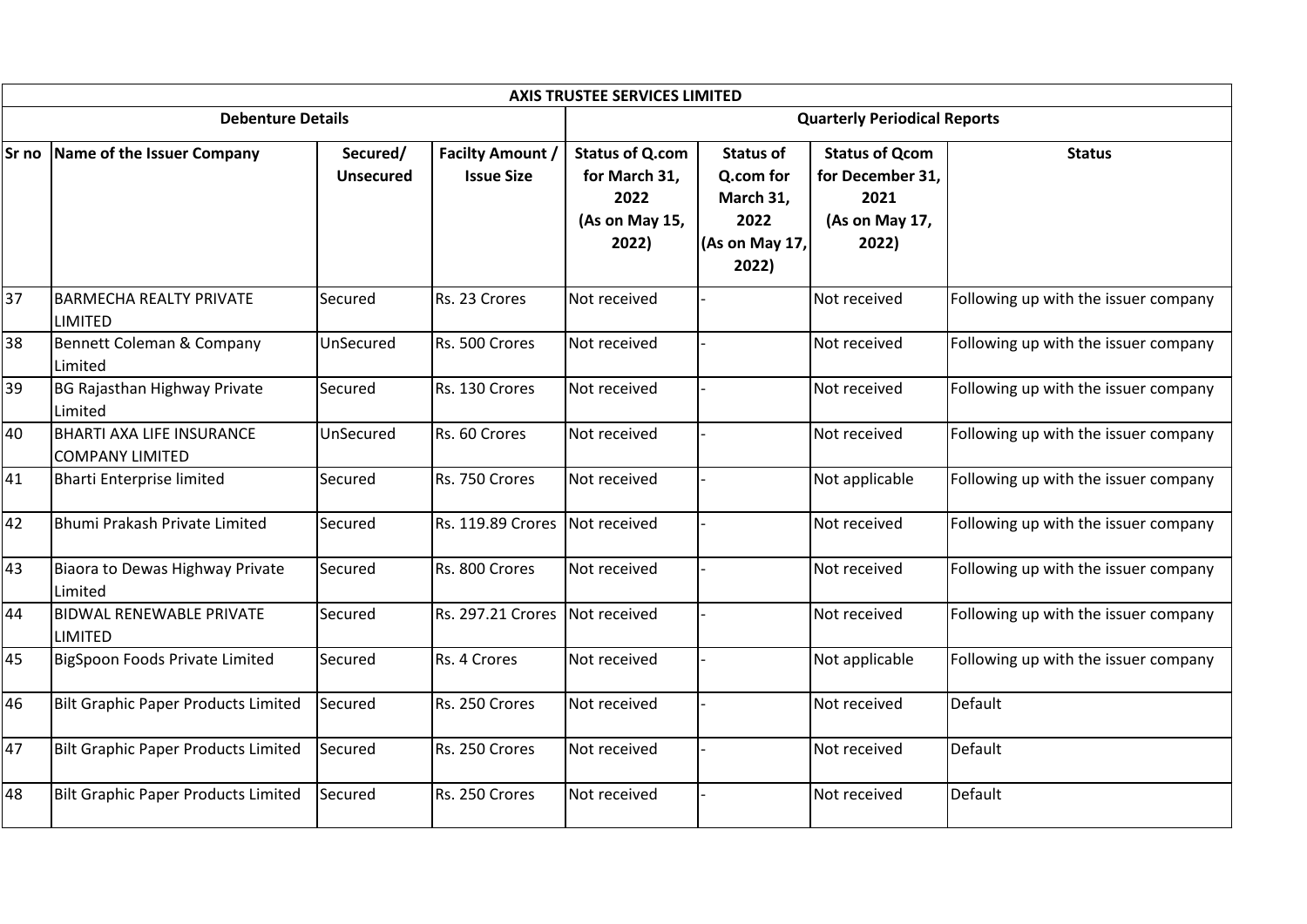|    |                                                    |                              |                                              | <b>AXIS TRUSTEE SERVICES LIMITED</b>                                       |                                                                               |                                                                              |                                      |  |
|----|----------------------------------------------------|------------------------------|----------------------------------------------|----------------------------------------------------------------------------|-------------------------------------------------------------------------------|------------------------------------------------------------------------------|--------------------------------------|--|
|    | <b>Debenture Details</b>                           |                              |                                              | <b>Quarterly Periodical Reports</b>                                        |                                                                               |                                                                              |                                      |  |
|    | Sr no Name of the Issuer Company                   | Secured/<br><b>Unsecured</b> | <b>Facilty Amount /</b><br><b>Issue Size</b> | <b>Status of Q.com</b><br>for March 31,<br>2022<br>(As on May 15,<br>2022) | <b>Status of</b><br>Q.com for<br>March 31,<br>2022<br>(As on May 17,<br>2022) | <b>Status of Qcom</b><br>for December 31,<br>2021<br>(As on May 17,<br>2022) | <b>Status</b>                        |  |
| 49 | Biocon Biologics India Limited                     | Secured                      | Rs. 200 Crores                               | Not received                                                               |                                                                               | Not received                                                                 | Following up with the issuer company |  |
| 50 | <b>Blissclub Fitness Private Limited</b>           | Secured                      | Rs. 25 Crores                                | Not received                                                               |                                                                               | Not received                                                                 | Following up with the issuer company |  |
| 51 | <b>BLUEBIRD SOFTWARE PRIVATE</b><br><b>LIMITED</b> | Secured                      | Rs. 182.50 Crores                            | Not received                                                               |                                                                               | Not received                                                                 | Following up with the issuer company |  |
| 52 | <b>Blu-Smart Mobility Private Limited</b>          | Secured                      | Rs. 30 Crores                                | Not received                                                               |                                                                               | Not received                                                                 | Following up with the issuer company |  |
| 53 | <b>Body Cupid Private Limited</b>                  | Secured                      | Rs. 40 Crores                                | Not received                                                               |                                                                               | Not applicable                                                               | Following up with the issuer company |  |
| 54 | Boston Ivy Healthcare Solutions<br>Private Limited | Secured                      | Rs. 40 Crores                                | Not received                                                               |                                                                               | Not received                                                                 | Following up with the issuer company |  |
| 55 | Browndove Healthcare Pvt Ltd                       | Secured                      | Rs. 10 Crores                                | Not received                                                               |                                                                               | Not received                                                                 | Following up with the issuer company |  |
| 56 | Camden Town Technologies Pvt. Ltd                  | Secured                      | Rs. 80 Crores                                | Not received                                                               |                                                                               | Not applicable                                                               | Following up with the issuer company |  |
| 57 | Cars24 Services Private Limited                    | Secured                      | Rs. 45 Crores                                | Not received                                                               |                                                                               | Received                                                                     | Following up with the issuer company |  |
| 58 | Cars24 Services Private Limited                    | Secured                      | Rs. 100 Crores                               | Not received                                                               |                                                                               | Received                                                                     | Following up with the issuer company |  |
| 59 | Catbus Infolabs Pvt. Ltd                           | Secured                      | Rs. 7 Crores                                 | Not received                                                               |                                                                               | Not received                                                                 | Following up with the issuer company |  |
| 60 | Catbus Infolabs Pyt. Ltd                           | Secured                      | Rs. 3 Crores                                 | Not received                                                               |                                                                               | Not received                                                                 | Following up with the issuer company |  |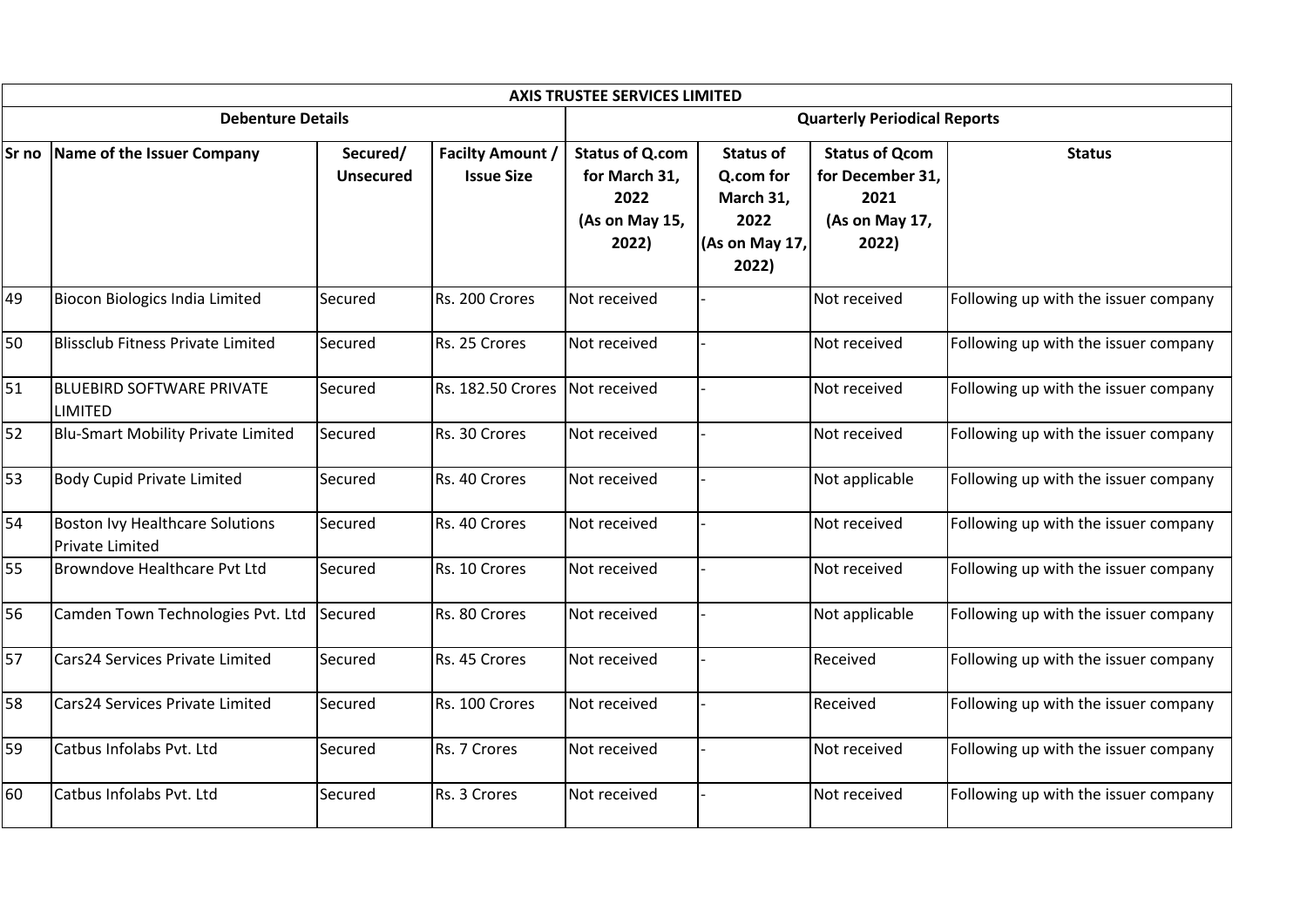|       |                                                       |                              |                                              | <b>AXIS TRUSTEE SERVICES LIMITED</b>                                       |                                                                               |                                                                              |                                      |  |
|-------|-------------------------------------------------------|------------------------------|----------------------------------------------|----------------------------------------------------------------------------|-------------------------------------------------------------------------------|------------------------------------------------------------------------------|--------------------------------------|--|
|       | <b>Debenture Details</b>                              |                              |                                              | <b>Quarterly Periodical Reports</b>                                        |                                                                               |                                                                              |                                      |  |
| Sr no | Name of the Issuer Company                            | Secured/<br><b>Unsecured</b> | <b>Facilty Amount /</b><br><b>Issue Size</b> | <b>Status of Q.com</b><br>for March 31,<br>2022<br>(As on May 15,<br>2022) | <b>Status of</b><br>Q.com for<br>March 31,<br>2022<br>(As on May 17,<br>2022) | <b>Status of Qcom</b><br>for December 31,<br>2021<br>(As on May 17,<br>2022) | <b>Status</b>                        |  |
| 61    | CHOICE FINSERV PRIVATE LIMITED                        | Secured                      | Rs. 10 Crores                                | Not received                                                               |                                                                               | Not received                                                                 | Following up with the issuer company |  |
| 62    | Coastal Aquaculture Research<br>Institute Private Lim | Secured                      | Rs. 60 Crores                                | Not received                                                               |                                                                               | Not applicable                                                               | Following up with the issuer company |  |
| 63    | <b>CREDITMANTRI FINSERVE PRIVATE</b><br>LIMITED       | Secured                      | Rs. 10 Crores                                | Not received                                                               |                                                                               | Not received                                                                 | Following up with the issuer company |  |
| 64    | Cue Learn Private Limited                             | Secured                      | Rs. 20 Crores                                | Not received                                                               |                                                                               | Not received                                                                 | Following up with the issuer company |  |
| 65    | Cue Learn Private Limited                             | Secured                      | Rs. 38 Crores                                | Not received                                                               |                                                                               | Not received                                                                 | Following up with the issuer company |  |
| 66    | Curefit Healthcare Private Limited                    | Secured                      | Rs. 16 Crores                                | Not received                                                               |                                                                               | Not received                                                                 | Following up with the issuer company |  |
| 67    | Curefoods India Private Limited                       | Secured                      | Rs. 7 Crores                                 | Not received                                                               |                                                                               | Not received                                                                 | Following up with the issuer company |  |
| 68    | Curefoods India Private Limited                       | Secured                      | Rs. 25 Crores                                | Not received                                                               |                                                                               | Not received                                                                 | Following up with the issuer company |  |
| 69    | DBL INFRA ASSETS PRIVATE LIMITED                      | Secured                      | Rs. 995.40 Crores                            | Not received                                                               |                                                                               | Received                                                                     | Following up with the issuer company |  |
| 70    | <b>DCM Shriram Limited</b>                            | Secured                      | Rs. 300 Crores                               | Not received                                                               |                                                                               | Not received                                                                 | Following up with the issuer company |  |
| 71    | Delhi International Airport Limited                   | UnSecured                    | Rs. 3,500 Crores                             | Not received                                                               |                                                                               | Not received                                                                 | Following up with the issuer company |  |
| 72    | <b>DESIDERATA IMPACT VENTURES</b><br>PRIVATE LIMITED  | Secured                      | Rs. 10 Crores                                | Not received                                                               |                                                                               | Not received                                                                 | Following up with the issuer company |  |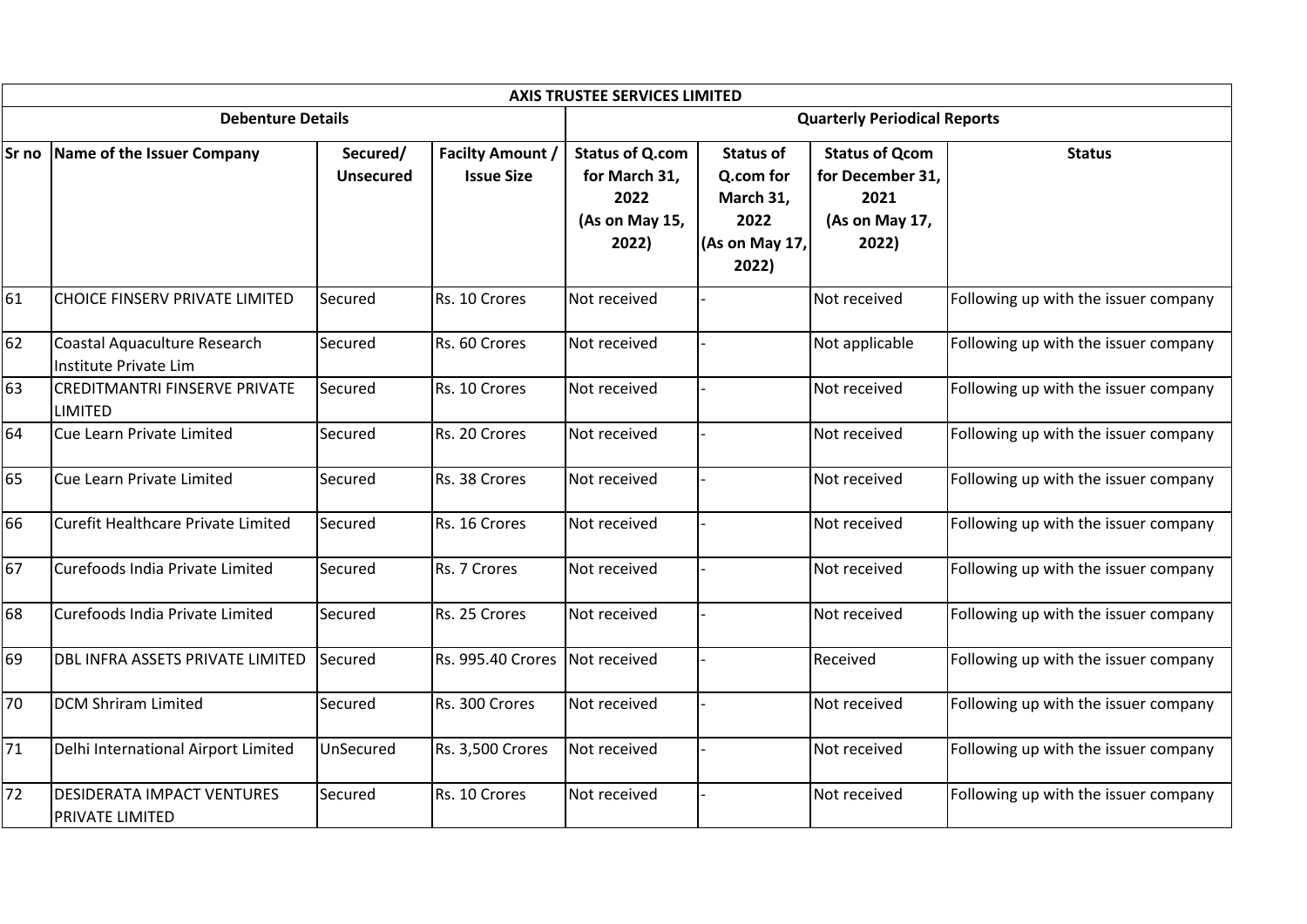|       |                                                              |                              |                                              | <b>AXIS TRUSTEE SERVICES LIMITED</b>                                       |                                                                               |                                                                              |                                      |  |
|-------|--------------------------------------------------------------|------------------------------|----------------------------------------------|----------------------------------------------------------------------------|-------------------------------------------------------------------------------|------------------------------------------------------------------------------|--------------------------------------|--|
|       | <b>Debenture Details</b>                                     |                              |                                              | <b>Quarterly Periodical Reports</b>                                        |                                                                               |                                                                              |                                      |  |
| Sr no | Name of the Issuer Company                                   | Secured/<br><b>Unsecured</b> | <b>Facilty Amount /</b><br><b>Issue Size</b> | <b>Status of Q.com</b><br>for March 31,<br>2022<br>(As on May 15,<br>2022) | <b>Status of</b><br>Q.com for<br>March 31,<br>2022<br>(As on May 17,<br>2022) | <b>Status of Qcom</b><br>for December 31,<br>2021<br>(As on May 17,<br>2022) | <b>Status</b>                        |  |
| 73    | Detect Technologies Private Limited                          | Secured                      | Rs. 10 Crores                                | Not received                                                               |                                                                               | Not received                                                                 | Following up with the issuer company |  |
| 74    | DHFL Advisory & Investments Private UnSecured<br>Limited     |                              | Rs. 225.00                                   | Not received                                                               |                                                                               | Not received                                                                 | Following up with the issuer company |  |
| 75    | <b>DIGNITY BUILDCON PRIVATE</b><br>LIMITED                   | Secured                      | Rs. 225 Crores                               | Not received                                                               |                                                                               | Not received                                                                 | Following up with the issuer company |  |
| 76    | Diptab Ventures Private limited                              | Secured                      | Rs. 7 Crores                                 | Not received                                                               |                                                                               | Not received                                                                 | Following up with the issuer company |  |
| 77    | Diptab Ventures Private limited                              | Secured                      | Rs. 10 Crores                                | Not received                                                               |                                                                               | Not received                                                                 | Following up with the issuer company |  |
| 78    | DMI Housing Finance Private Limited                          | Secured                      | Rs. 296 Crores                               | Not received                                                               |                                                                               | Received                                                                     | Following up with the issuer company |  |
| 79    | DOREEN REALTY PRIVATE LIMITED                                | Secured                      | Rs. 26 Crores                                | Not received                                                               |                                                                               | Not received                                                                 | Following up with the issuer company |  |
| 80    | Drive Home Private Limited                                   | Secured                      | Rs. 9 Crores                                 | Not received                                                               |                                                                               | Not received                                                                 | Following up with the issuer company |  |
| 81    | Edisons Infrapower & Multiventures<br><b>Private Limited</b> | UnSecured                    | Rs. 50 Crores                                | Not received                                                               |                                                                               | Not received                                                                 | Following up with the issuer company |  |
| 82    | Edisons Infrapower & Multiventures<br><b>Private Limited</b> | UnSecured                    | Rs. 150 Crores                               | Not received                                                               |                                                                               | Not received                                                                 | Following up with the issuer company |  |
| 83    | Edisons Infrapower & Multiventures<br><b>Private Limited</b> | Secured                      | Rs. 50 Crores                                | Not received                                                               |                                                                               | Not received                                                                 | Following up with the issuer company |  |
| 84    | Edisons Infrapower & Multiventures<br><b>Private Limited</b> | Secured                      | Rs. 50 Crores                                | Not received                                                               |                                                                               | Not received                                                                 | Following up with the issuer company |  |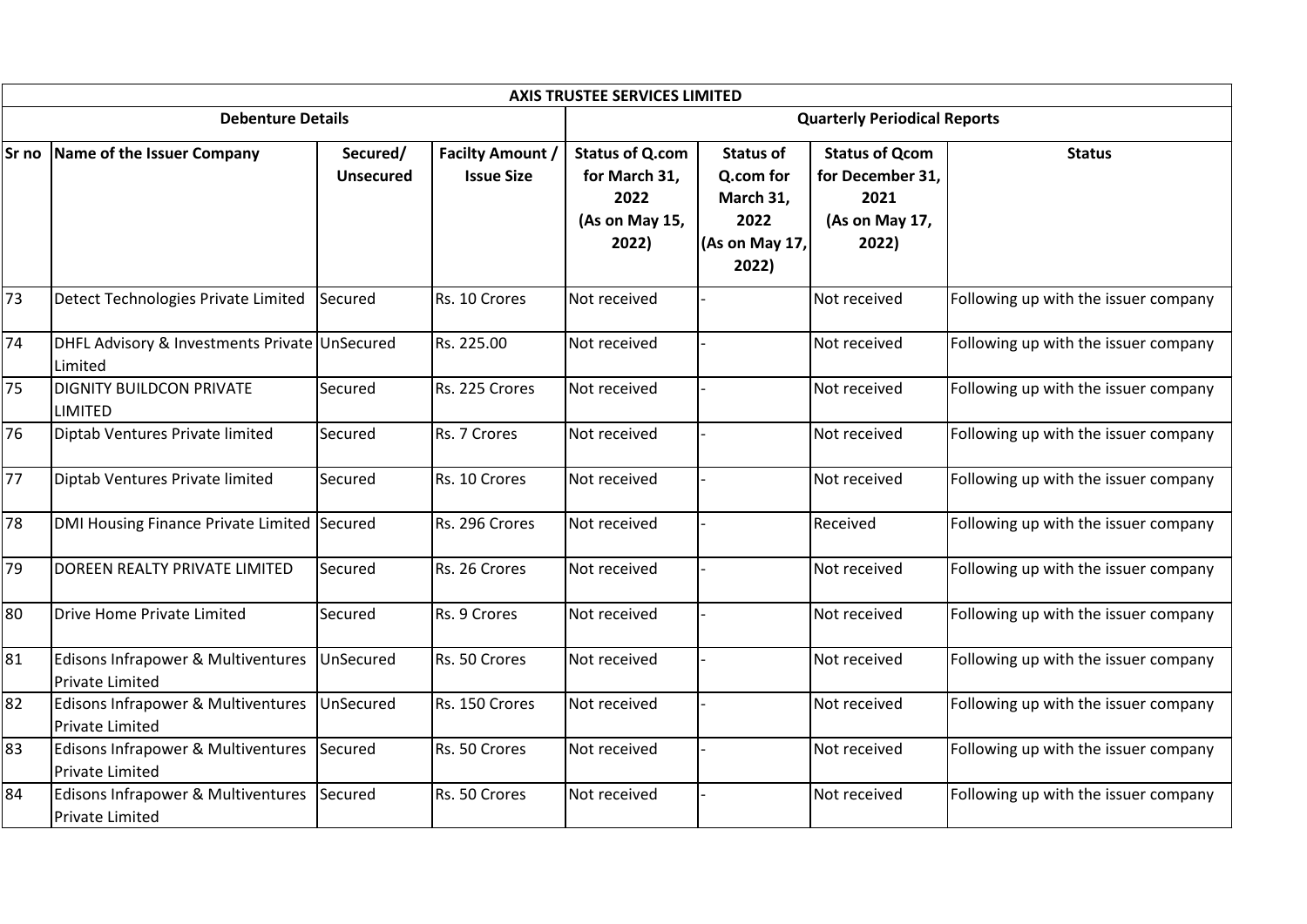|    |                                                          |                              |                                              |                                                                            | <b>AXIS TRUSTEE SERVICES LIMITED</b>                                          |                                                                              |                                             |  |  |
|----|----------------------------------------------------------|------------------------------|----------------------------------------------|----------------------------------------------------------------------------|-------------------------------------------------------------------------------|------------------------------------------------------------------------------|---------------------------------------------|--|--|
|    | <b>Debenture Details</b>                                 |                              |                                              | <b>Quarterly Periodical Reports</b>                                        |                                                                               |                                                                              |                                             |  |  |
|    | Sr no Name of the Issuer Company                         | Secured/<br><b>Unsecured</b> | <b>Facilty Amount /</b><br><b>Issue Size</b> | <b>Status of Q.com</b><br>for March 31,<br>2022<br>(As on May 15,<br>2022) | <b>Status of</b><br>Q.com for<br>March 31,<br>2022<br>(As on May 17,<br>2022) | <b>Status of Qcom</b><br>for December 31,<br>2021<br>(As on May 17,<br>2022) | <b>Status</b>                               |  |  |
| 85 | <b>Educomp Solutions Limited</b>                         | Secured                      | Rs. 10 Crores                                | Not received                                                               |                                                                               | Not received                                                                 | Co. is undergoing insolvency<br>proceedings |  |  |
| 86 | EESHVI INFRASTRUCTURE PRIVATE<br><b>LIMITED</b>          | Secured                      | Rs. 35 Crores                                | Not received                                                               |                                                                               | Not received                                                                 | Following up with the issuer company        |  |  |
| 87 | Engineer.ai India Pvt. Ltd                               | Secured                      | Rs. 56 Crores                                | Not received                                                               |                                                                               | Not received                                                                 | Following up with the issuer company        |  |  |
| 88 | Engineer.ai India Pvt. Ltd                               | Secured                      | Rs. 60 Crores                                | Not received                                                               |                                                                               | Not received                                                                 | Following up with the issuer company        |  |  |
| 89 | <b>ESDS Software Solution Limited</b>                    | Secured                      | Rs. 30 Crores                                | Not received                                                               |                                                                               | Not applicable                                                               | Following up with the issuer company        |  |  |
| 90 | eShakti.Com Pvt Ltd                                      | Secured                      | Rs. 14 Crores                                | Not received                                                               |                                                                               | Not received                                                                 | Following up with the issuer company        |  |  |
| 91 | <b>Exotel Techcom Private Limited</b>                    | Secured                      | Rs. 5 Crores                                 | Not received                                                               |                                                                               | Not received                                                                 | Following up with the issuer company        |  |  |
| 92 | <b>Expedient Healthcare Marketing</b><br>Private Limited | Secured                      | Rs. 20 Crores                                | Not received                                                               |                                                                               | Not received                                                                 | Following up with the issuer company        |  |  |
| 93 | <b>Expedient Healthcare Marketing</b><br>Private Limited | Secured                      | Rs. 25 Crores                                | Not received                                                               |                                                                               | Not received                                                                 | Following up with the issuer company        |  |  |
| 94 | Eyemyeye Private Ltd                                     | Secured                      | Rs. 10 Crores                                | Not received                                                               |                                                                               | Not applicable                                                               | Following up with the issuer company        |  |  |
| 95 | Ferro Alloys Corporation Limited                         | Secured                      | Rs. 286.66 Crores                            | Not received                                                               |                                                                               | Not received                                                                 | Following up with the issuer company        |  |  |
| 96 | <b>FINTECH BLUE SOLUTIONS PRIVATE</b><br><b>LIMITED</b>  | Secured                      | Rs. 20 Crores                                | Not received                                                               |                                                                               | Not received                                                                 | Following up with the issuer company        |  |  |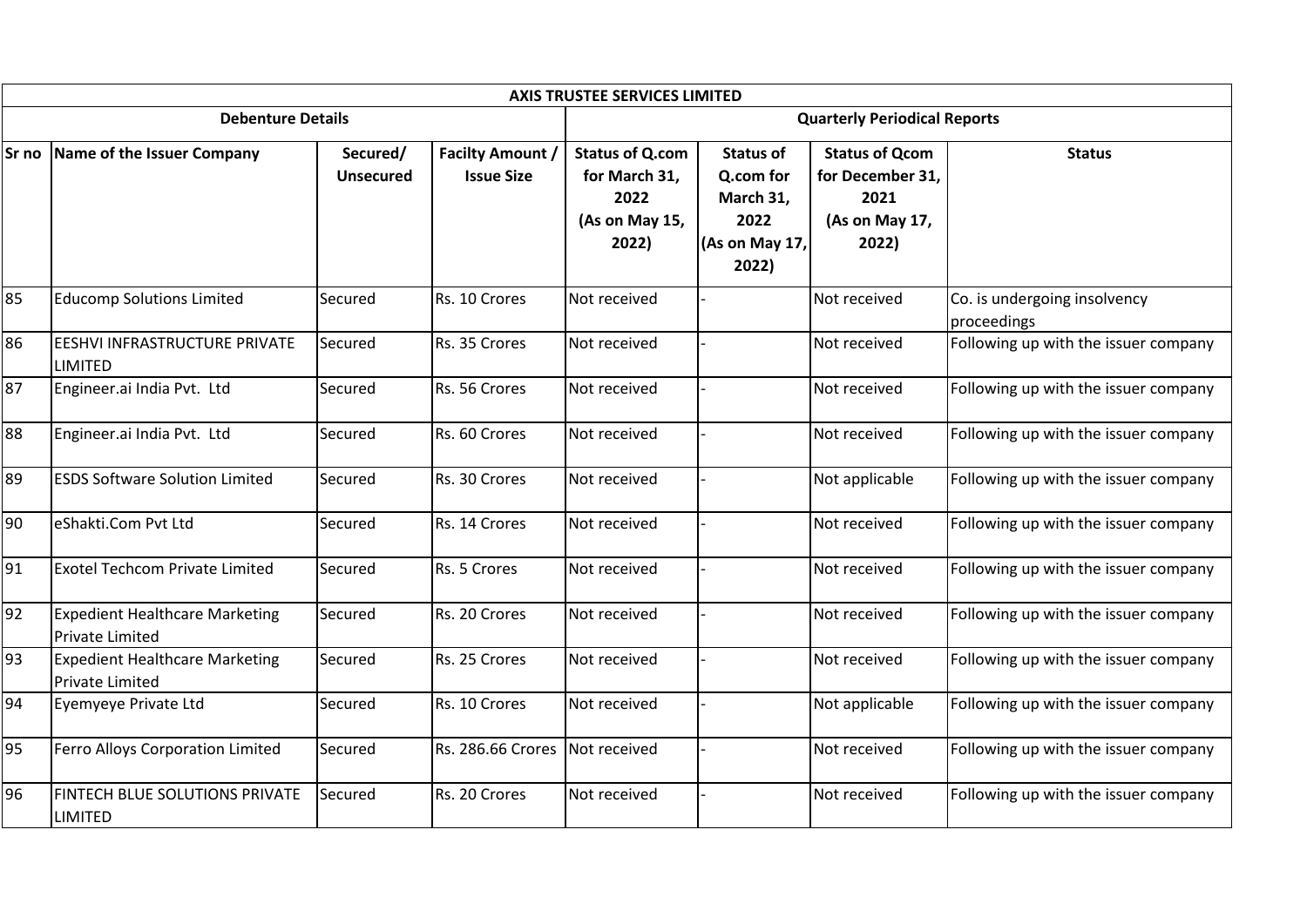|       |                                         |                              |                                              | <b>AXIS TRUSTEE SERVICES LIMITED</b>                                       |                                                                               |                                                                              |                                      |  |
|-------|-----------------------------------------|------------------------------|----------------------------------------------|----------------------------------------------------------------------------|-------------------------------------------------------------------------------|------------------------------------------------------------------------------|--------------------------------------|--|
|       | <b>Debenture Details</b>                |                              |                                              | <b>Quarterly Periodical Reports</b>                                        |                                                                               |                                                                              |                                      |  |
| Sr no | Name of the Issuer Company              | Secured/<br><b>Unsecured</b> | <b>Facilty Amount /</b><br><b>Issue Size</b> | <b>Status of Q.com</b><br>for March 31,<br>2022<br>(As on May 15,<br>2022) | <b>Status of</b><br>Q.com for<br>March 31,<br>2022<br>(As on May 17,<br>2022) | <b>Status of Qcom</b><br>for December 31,<br>2021<br>(As on May 17,<br>2022) | <b>Status</b>                        |  |
| 97    | Fizzy Foodlabs Private Limited          | Secured                      | Rs. 7 Crores                                 | Not received                                                               |                                                                               | Not received                                                                 | Following up with the issuer company |  |
| 98    | <b>Future Ideas Company Limited</b>     | UnSecured                    | Rs. 150 Crores                               | Not received                                                               |                                                                               | Not received                                                                 | Following up with the issuer company |  |
| 99    | <b>Future Ideas Company Limited</b>     | Secured                      | Rs. 100 Crores                               | Not received                                                               |                                                                               | Not received                                                                 | Following up with the issuer company |  |
| 100   | G Corp Spaces Private Limited           | Secured                      | Rs. 75 Crores                                | Not received                                                               |                                                                               | Not received                                                                 | Following up with the issuer company |  |
| 101   | G Corp Spaces Private Limited           | Secured                      | Rs. 50 Crores                                | Not received                                                               |                                                                               | Not received                                                                 | Following up with the issuer company |  |
| 102   | G Corp Spaces Private Limited           | Secured                      | Rs. 50 Crores                                | Not received                                                               |                                                                               | Not received                                                                 | Following up with the issuer company |  |
| 103   | G Corp Spaces Private Limited           | Secured                      | Rs. 42.50 Crores                             | Not received                                                               |                                                                               | Not received                                                                 | Following up with the issuer company |  |
| 104   | Garden View Abode Pvt limited.          | UnSecured                    | Rs. 57 Crores                                | Not received                                                               |                                                                               | Not received                                                                 | Following up with the issuer company |  |
| 105   | <b>GAYATRI HI-TECH HOTELS LIMITED</b>   | Secured                      | Rs. 360 Crores                               | Not received                                                               |                                                                               | Not received                                                                 | Following up with the issuer company |  |
| 106   | <b>GFM Retail Private Limited</b>       | Secured                      | Rs. 30 Crores                                | Not received                                                               |                                                                               | Not received                                                                 | Following up with the issuer company |  |
| 107   | <b>GFM Retail Private Limited</b>       | Secured                      | Rs. 15 Crores                                | Not received                                                               |                                                                               | Not applicable                                                               | Following up with the issuer company |  |
| 108   | <b>GlobalbeesBrands Private Limited</b> | Secured                      | Rs. 250 Crores                               | Not received                                                               |                                                                               | Received                                                                     | Following up with the issuer company |  |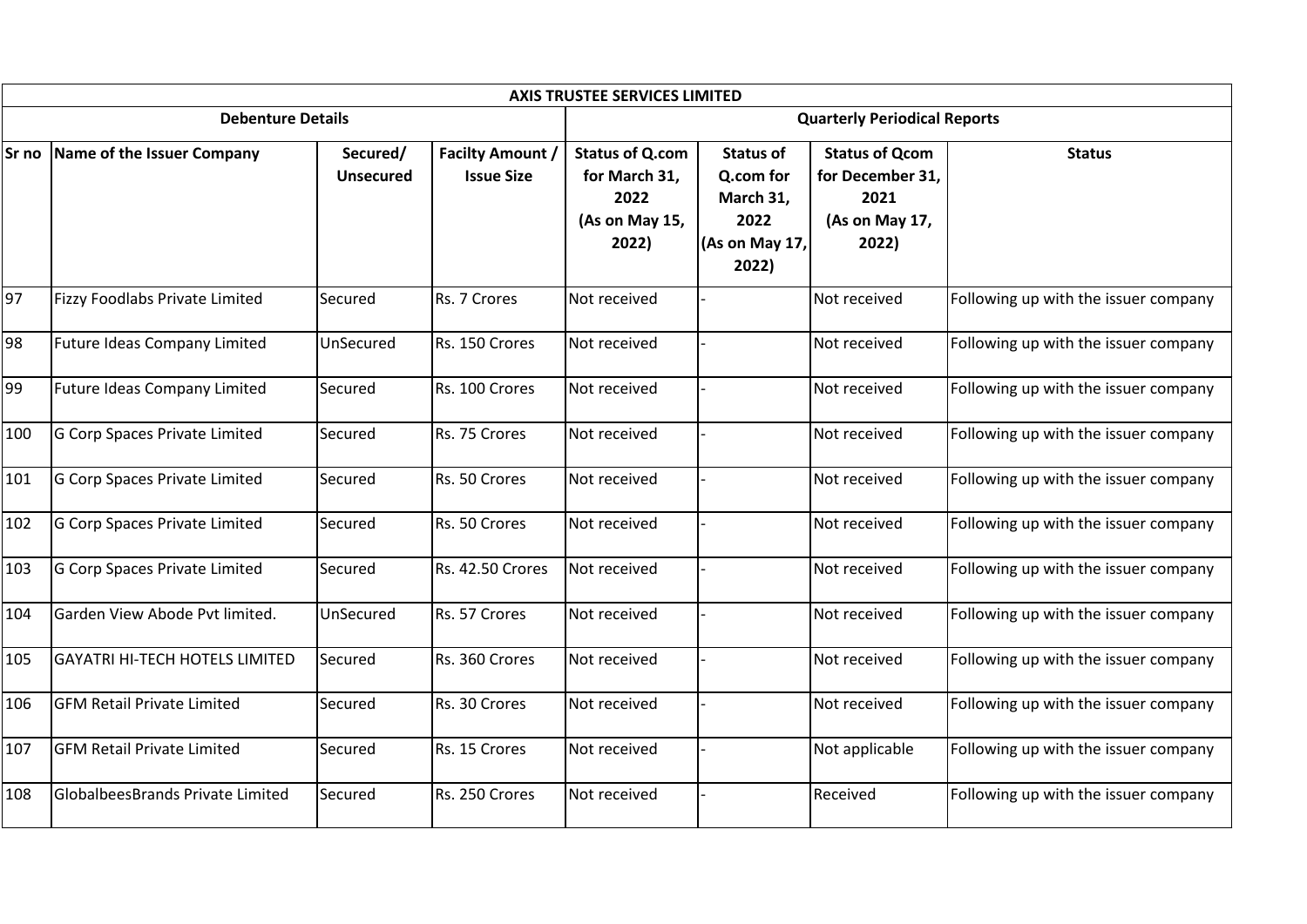|       | <b>AXIS TRUSTEE SERVICES LIMITED</b>                  |                       |                                              |                                                                            |                                                                               |                                                                              |                                      |  |  |  |  |  |
|-------|-------------------------------------------------------|-----------------------|----------------------------------------------|----------------------------------------------------------------------------|-------------------------------------------------------------------------------|------------------------------------------------------------------------------|--------------------------------------|--|--|--|--|--|
|       | <b>Debenture Details</b>                              |                       |                                              | <b>Quarterly Periodical Reports</b>                                        |                                                                               |                                                                              |                                      |  |  |  |  |  |
| Sr no | Name of the Issuer Company                            | Secured/<br>Unsecured | <b>Facilty Amount /</b><br><b>Issue Size</b> | <b>Status of Q.com</b><br>for March 31,<br>2022<br>(As on May 15,<br>2022) | <b>Status of</b><br>Q.com for<br>March 31,<br>2022<br>(As on May 17,<br>2022) | <b>Status of Qcom</b><br>for December 31,<br>2021<br>(As on May 17,<br>2022) | <b>Status</b>                        |  |  |  |  |  |
| 109   | Globalfair Impex India Private<br>Limited             | Secured               | Rs. 15 Crores                                | Not received                                                               |                                                                               | Not applicable                                                               | Following up with the issuer company |  |  |  |  |  |
| 110   | Globalfair Technologies Private<br>Limited            | Secured               | Rs. 10 Crores                                | Not received                                                               |                                                                               | Not received                                                                 | Following up with the issuer company |  |  |  |  |  |
| 111   | Goat Brand Labs Private Limited                       | Secured               | Rs. 35 Crores                                | Not received                                                               |                                                                               | Not applicable                                                               | Following up with the issuer company |  |  |  |  |  |
| 112   | <b>Goddard Technical Solutions Private</b><br>Limited | Secured               | Rs. 10 Crores                                | Not received                                                               |                                                                               | Received                                                                     | Following up with the issuer company |  |  |  |  |  |
| 113   | Godhra Expressways Private Limited Secured            |                       | Rs. 70 Crores                                | Not received                                                               |                                                                               | Not received                                                                 | Following up with the issuer company |  |  |  |  |  |
| 114   | <b>GOQII TECHNOLOGIES PRIVATE</b><br><b>LIMITED</b>   | Secured               | Rs. 5 Crores                                 | Not received                                                               |                                                                               | Received                                                                     | Following up with the issuer company |  |  |  |  |  |
| 115   | <b>GOQII TECHNOLOGIES PRIVATE</b><br><b>LIMITED</b>   | Secured               | Rs. 7 Crores                                 | Not received                                                               |                                                                               | Received                                                                     | Following up with the issuer company |  |  |  |  |  |
| 116   | <b>GOQII TECHNOLOGIES PRIVATE</b><br><b>LIMITED</b>   | Secured               | Rs. 10 Crores                                | Not received                                                               |                                                                               | Received                                                                     | Following up with the issuer company |  |  |  |  |  |
| 117   | <b>GOQII TECHNOLOGIES PRIVATE</b><br><b>LIMITED</b>   | Secured               | Rs. 13 Crores                                | Not received                                                               |                                                                               | Received                                                                     | Following up with the issuer company |  |  |  |  |  |
| 118   | <b>GOQII TECHNOLOGIES PRIVATE</b><br><b>LIMITED</b>   | Secured               | Rs. 20 Crores                                | Not received                                                               |                                                                               | Received                                                                     | Following up with the issuer company |  |  |  |  |  |
| 119   | <b>GOQII TECHNOLOGIES PRIVATE</b><br><b>LIMITED</b>   | Secured               | Rs. 10 Crores                                | Not received                                                               |                                                                               | Received                                                                     | Following up with the issuer company |  |  |  |  |  |
| 120   | Goswami Infratech Pvt Ltd                             | UnSecured             | Rs. 145 Crores                               | Not received                                                               |                                                                               | Not applicable                                                               | Following up with the issuer company |  |  |  |  |  |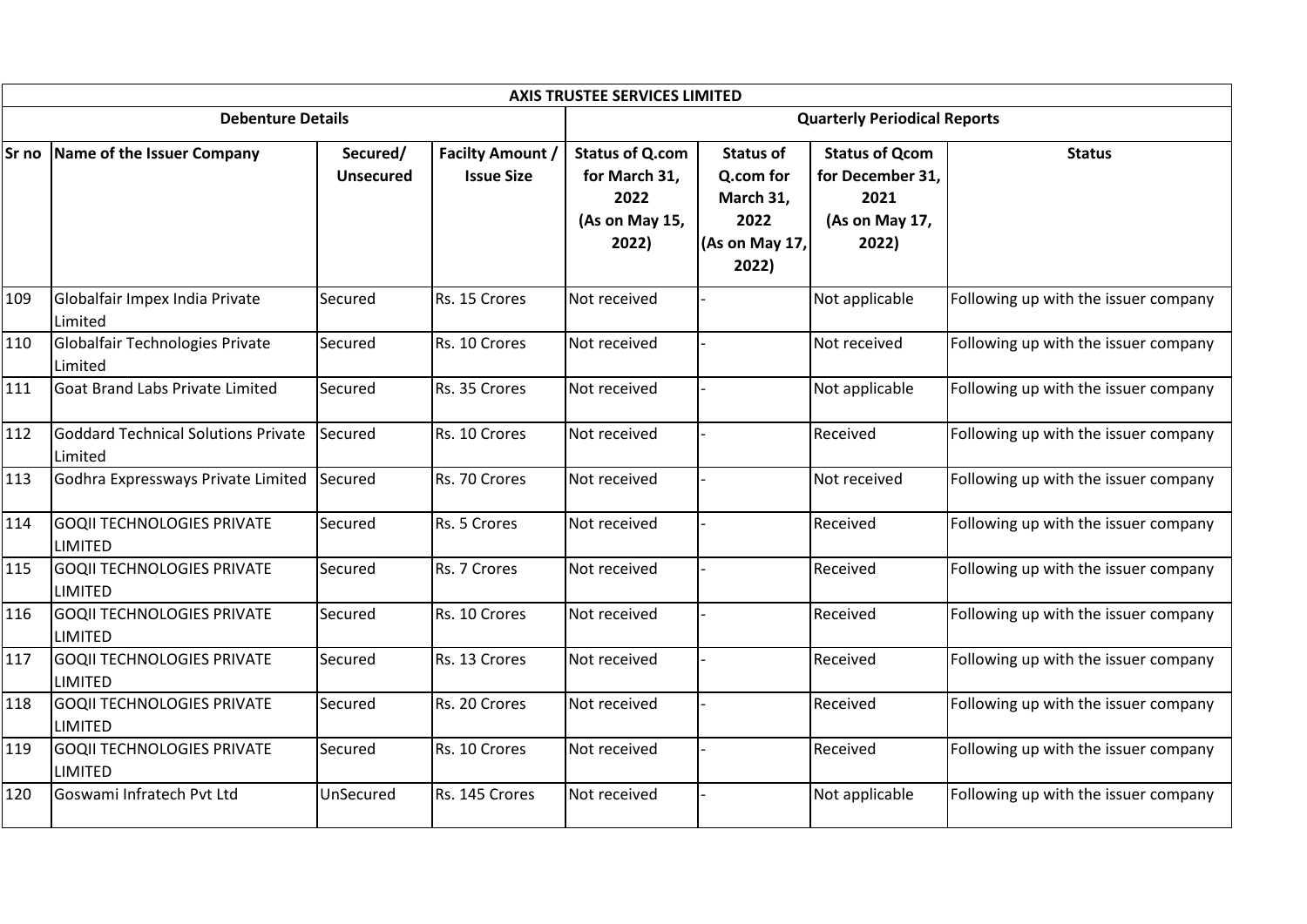|       |                                                                 |                              |                                              | <b>AXIS TRUSTEE SERVICES LIMITED</b>                                       |                                                                               |                                                                              |                                      |  |
|-------|-----------------------------------------------------------------|------------------------------|----------------------------------------------|----------------------------------------------------------------------------|-------------------------------------------------------------------------------|------------------------------------------------------------------------------|--------------------------------------|--|
|       | <b>Debenture Details</b>                                        |                              |                                              | <b>Quarterly Periodical Reports</b>                                        |                                                                               |                                                                              |                                      |  |
| Sr no | Name of the Issuer Company                                      | Secured/<br><b>Unsecured</b> | <b>Facilty Amount /</b><br><b>Issue Size</b> | <b>Status of Q.com</b><br>for March 31,<br>2022<br>(As on May 15,<br>2022) | <b>Status of</b><br>Q.com for<br>March 31,<br>2022<br>(As on May 17,<br>2022) | <b>Status of Qcom</b><br>for December 31,<br>2021<br>(As on May 17,<br>2022) | <b>Status</b>                        |  |
| 121   | <b>Gramcover Technologies Private</b><br>Limited                | Secured                      | Rs. 6 Crores                                 | Not received                                                               |                                                                               | Not received                                                                 | Following up with the issuer company |  |
| 122   | <b>Greenizon Agritech Consultancy</b><br><b>Private Limited</b> | Secured                      | Rs. 30 Crores                                | Not received                                                               |                                                                               | Received                                                                     | Following up with the issuer company |  |
| 123   | <b>Greenizon Agritech Consultancy</b><br>Private Limited        | Secured                      | Rs. 45 Crores                                | Not received                                                               |                                                                               | Received                                                                     | Following up with the issuer company |  |
| 124   | <b>Greenizon Agritech Consultancy</b><br><b>Private Limited</b> | Secured                      | Rs. 20 Crores                                | Not received                                                               |                                                                               | Not applicable                                                               | Following up with the issuer company |  |
| 125   | <b>Groyyo Private Limited</b>                                   | Secured                      | Rs. 18 Crores                                | Not received                                                               |                                                                               | Not applicable                                                               | Following up with the issuer company |  |
| 126   | <b>HECTOR BEVERAGES PRIVATE</b><br><b>LIMITED</b>               | Secured                      | Rs. 10 Crores                                | Not received                                                               |                                                                               | Not received                                                                 | Following up with the issuer company |  |
| 127   | <b>HECTOR BEVERAGES PRIVATE</b><br>LIMITED                      | Secured                      | Rs. 5 Crores                                 | Not received                                                               |                                                                               | Not received                                                                 | Following up with the issuer company |  |
| 128   | <b>HECTOR BEVERAGES PRIVATE</b><br><b>LIMITED</b>               | Secured                      | Rs. 10 Crores                                | Not received                                                               |                                                                               | Not applicable                                                               | Following up with the issuer company |  |
| 129   | Hella Chemical Market Private<br>Limited                        | Secured                      | Rs. 75 Crores                                | Not received                                                               |                                                                               | Not received                                                                 | Following up with the issuer company |  |
| 130   | Hella Chemical Market Private<br>Limited                        | Secured                      | Rs. 100 Crores                               | Not received                                                               |                                                                               | Not received                                                                 | Following up with the issuer company |  |
| 131   | Hella Infra Market Private Limited                              | Secured                      | Rs. 40 Crores                                | Not received                                                               |                                                                               | Not received                                                                 | Following up with the issuer company |  |
| 132   | <b>HELLA INFRA MARKET RETAIL</b><br><b>PRIVATE LIMITED</b>      | Secured                      | Rs. 50 Crores                                | Not received                                                               |                                                                               | Not received                                                                 | Following up with the issuer company |  |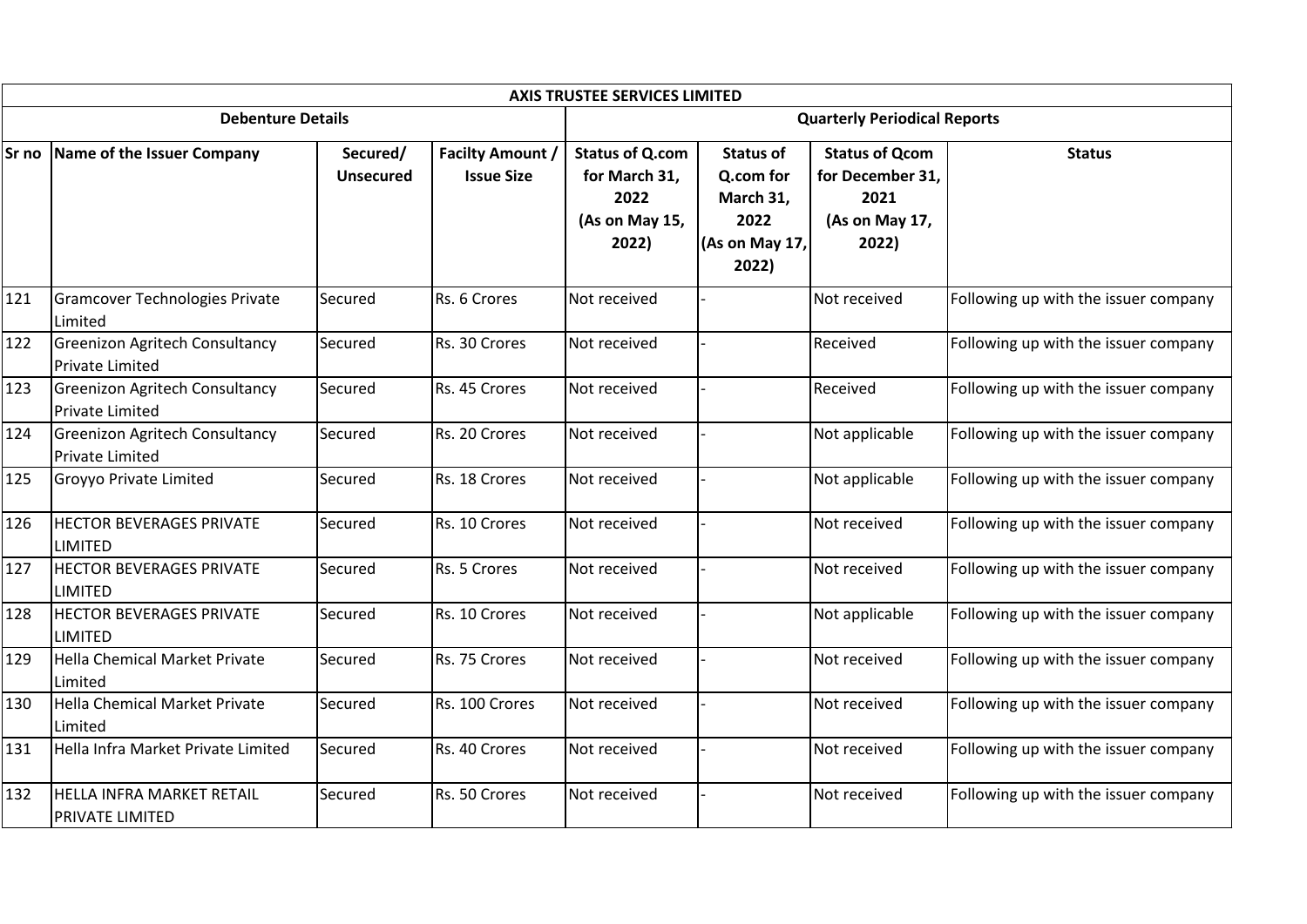|       | <b>AXIS TRUSTEE SERVICES LIMITED</b>                        |                              |                                              |                                                                            |                                                                               |                                                                              |                                      |  |  |  |  |  |
|-------|-------------------------------------------------------------|------------------------------|----------------------------------------------|----------------------------------------------------------------------------|-------------------------------------------------------------------------------|------------------------------------------------------------------------------|--------------------------------------|--|--|--|--|--|
|       | <b>Debenture Details</b>                                    |                              |                                              | <b>Quarterly Periodical Reports</b>                                        |                                                                               |                                                                              |                                      |  |  |  |  |  |
| Sr no | Name of the Issuer Company                                  | Secured/<br><b>Unsecured</b> | <b>Facilty Amount /</b><br><b>Issue Size</b> | <b>Status of Q.com</b><br>for March 31,<br>2022<br>(As on May 15,<br>2022) | <b>Status of</b><br>Q.com for<br>March 31,<br>2022<br>(As on May 17,<br>2022) | <b>Status of Qcom</b><br>for December 31,<br>2021<br>(As on May 17,<br>2022) | <b>Status</b>                        |  |  |  |  |  |
| 133   | Hero Cycles Limited                                         | Secured                      | Rs. 80 Crores                                | Not received                                                               |                                                                               | Not received                                                                 | Following up with the issuer company |  |  |  |  |  |
| 134   | Hero Realty Private Limited                                 | Secured                      | Rs. 100 Crores                               | Not received                                                               |                                                                               | Not received                                                                 | Following up with the issuer company |  |  |  |  |  |
| 135   | Hero Solar Energy Private Ltd                               | Secured                      | Rs. 135 Crores                               | Not received                                                               |                                                                               | Not received                                                                 | Following up with the issuer company |  |  |  |  |  |
| 136   | High Point Properties Private Limited UnSecured             |                              | Rs. 425 Crores                               | Not received                                                               |                                                                               | Not received                                                                 | Following up with the issuer company |  |  |  |  |  |
| 137   | High Point Properties Private Limited UnSecured             |                              | Rs. 225 Crores                               | Not received                                                               |                                                                               | Not received                                                                 | Following up with the issuer company |  |  |  |  |  |
| 138   | <b>HIGH STREET ESSENTIALS PRIVATE</b><br><b>LIMITED</b>     | Secured                      | Rs. 8 Crores                                 | Not received                                                               |                                                                               | Not received                                                                 | Following up with the issuer company |  |  |  |  |  |
| 139   | <b>HIGH STREET ESSENTIALS PRIVATE</b><br><b>LIMITED</b>     | Secured                      | Rs. 15 Crores                                | Not received                                                               |                                                                               | Not received                                                                 | Following up with the issuer company |  |  |  |  |  |
| 140   | Housing & Urban Development<br>Corporation Ltd              | UnSecured                    | <b>Rs. 128.43 Crores</b>                     | Not received                                                               |                                                                               | Received                                                                     | Following up with the issuer company |  |  |  |  |  |
| 141   | <b>IMPERIA STRUCTURES LIMITED</b>                           | Secured                      | Rs. 99.90 Crores                             | Not received                                                               |                                                                               | Not received                                                                 | Following up with the issuer company |  |  |  |  |  |
| 142   | <b>INFRASCHOOL SERVICES</b><br>CHINTAMANI PRIVATE LIMITED   | Secured                      | Rs. 15 Crores                                | Not received                                                               |                                                                               | Not received                                                                 | Following up with the issuer company |  |  |  |  |  |
| 143   | <b>INFRASCHOOL SERVICES KADIRI</b><br>PRIVATE LIMITED       | Secured                      | Rs. 13 Crores                                | Not received                                                               |                                                                               | Not received                                                                 | Following up with the issuer company |  |  |  |  |  |
| 144   | <b>INFRASCHOOL SERVICES KORBA</b><br><b>PRIVATE LIMITED</b> | Secured                      | Rs. 10 Crores                                | Not received                                                               |                                                                               | Not received                                                                 | Following up with the issuer company |  |  |  |  |  |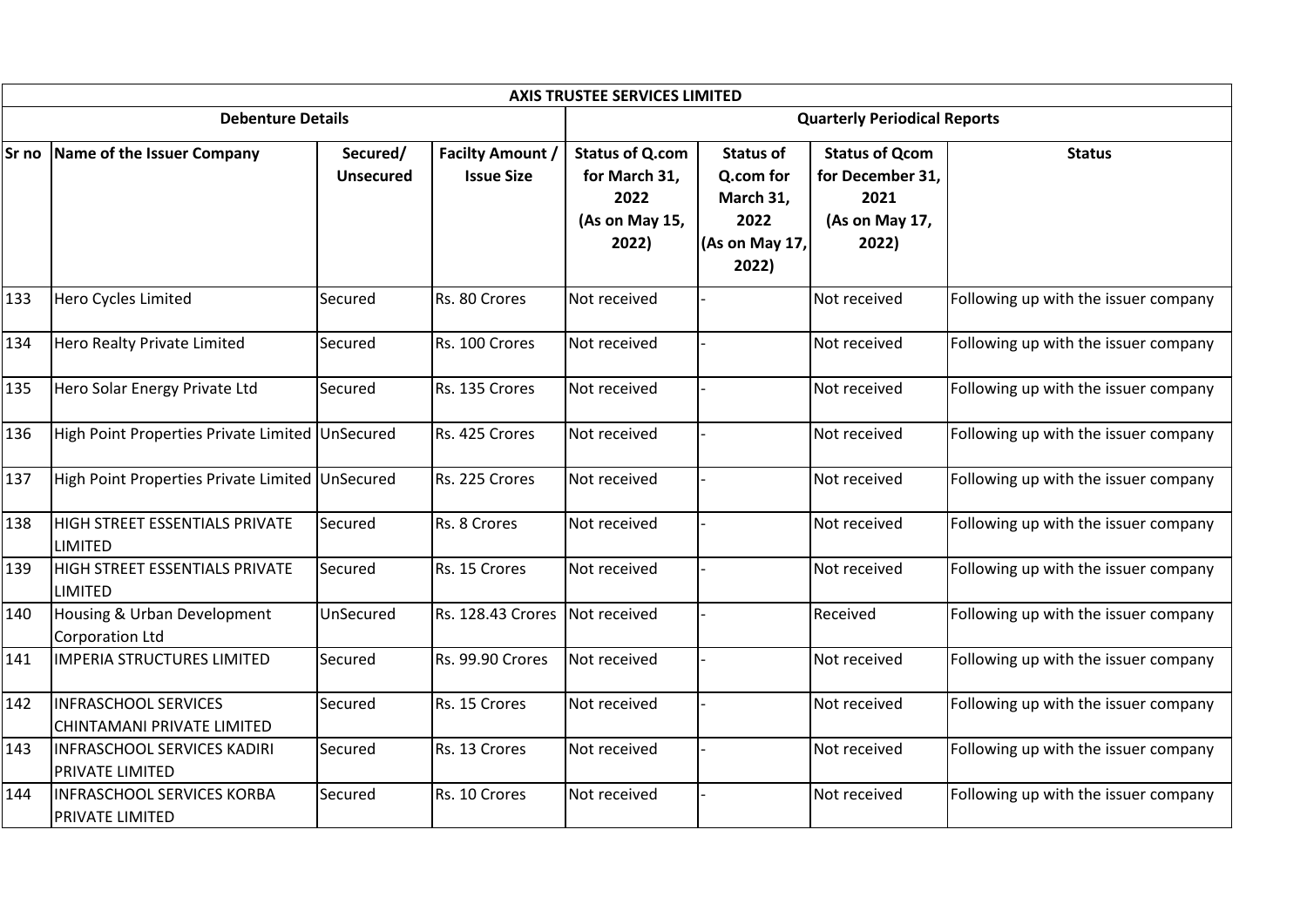|     |                                                              |                              |                                              | <b>AXIS TRUSTEE SERVICES LIMITED</b>                                       |                                                                               |                                                                              |                                      |  |
|-----|--------------------------------------------------------------|------------------------------|----------------------------------------------|----------------------------------------------------------------------------|-------------------------------------------------------------------------------|------------------------------------------------------------------------------|--------------------------------------|--|
|     | <b>Debenture Details</b>                                     |                              |                                              | <b>Quarterly Periodical Reports</b>                                        |                                                                               |                                                                              |                                      |  |
|     | Sr no Name of the Issuer Company                             | Secured/<br><b>Unsecured</b> | <b>Facilty Amount /</b><br><b>Issue Size</b> | <b>Status of Q.com</b><br>for March 31,<br>2022<br>(As on May 15,<br>2022) | <b>Status of</b><br>Q.com for<br>March 31,<br>2022<br>(As on May 17,<br>2022) | <b>Status of Qcom</b><br>for December 31,<br>2021<br>(As on May 17,<br>2022) | <b>Status</b>                        |  |
| 145 | <b>INFRASCHOOL SERVICES TUMKUR</b><br><b>PRIVATE LIMITED</b> | Secured                      | Rs. 17 Crores                                | Not received                                                               |                                                                               | Not received                                                                 | Following up with the issuer company |  |
| 146 | Innoviti Payment Solutions Private<br>Limited                | Secured                      | Rs. 30 Crores                                | Not received                                                               |                                                                               | Not received                                                                 | Following up with the issuer company |  |
| 147 | Innoviti Payment Solutions Private<br>Limited                | Secured                      | Rs. 15 Crores                                | Not received                                                               |                                                                               | Not received                                                                 | Following up with the issuer company |  |
| 148 | Innoviti Payment Solutions Private<br>Limited                | Secured                      | Rs. 25 Crores                                | Not received                                                               |                                                                               | Not received                                                                 | Following up with the issuer company |  |
| 149 | Inox Air Products Private Limited                            | Secured                      | Rs. 700 Crores                               | Not received                                                               |                                                                               | Received                                                                     | Following up with the issuer company |  |
| 150 | Intello Labs Private Limited                                 | Secured                      | Rs. 32 Crores                                | Not received                                                               |                                                                               | Not received                                                                 | Following up with the issuer company |  |
| 151 | International Biotech Park Ltd                               | UnSecured                    | Rs. 23.01 Crores                             | Not received                                                               |                                                                               | Not received                                                                 | Following up with the issuer company |  |
| 152 | Istar Skill Development Private<br>Limited                   | Secured                      | Rs. 10 Crores                                | Not received                                                               |                                                                               | Not received                                                                 | Following up with the issuer company |  |
| 153 | J.C. Flowers Asset Reconstruction<br>Private Limited         | Secured                      | Rs. 69.65 Crores                             | Not received                                                               |                                                                               | Not received                                                                 | Following up with the issuer company |  |
| 154 | Jaipur Dream Buildcon Private<br>Limited                     | Secured                      | Rs. 55 Crores                                | Not received                                                               |                                                                               | Not received                                                                 | Following up with the issuer company |  |
| 155 | K12 Innovations Private Limited                              | Secured                      | Rs. 15 Crores                                | Not received                                                               |                                                                               | Not received                                                                 | Following up with the issuer company |  |
| 156 | Kieraya Furnishing Solutions Private<br>Limited              | Secured                      | Rs. 4 Crores                                 | Not received                                                               |                                                                               | Not received                                                                 | Following up with the issuer company |  |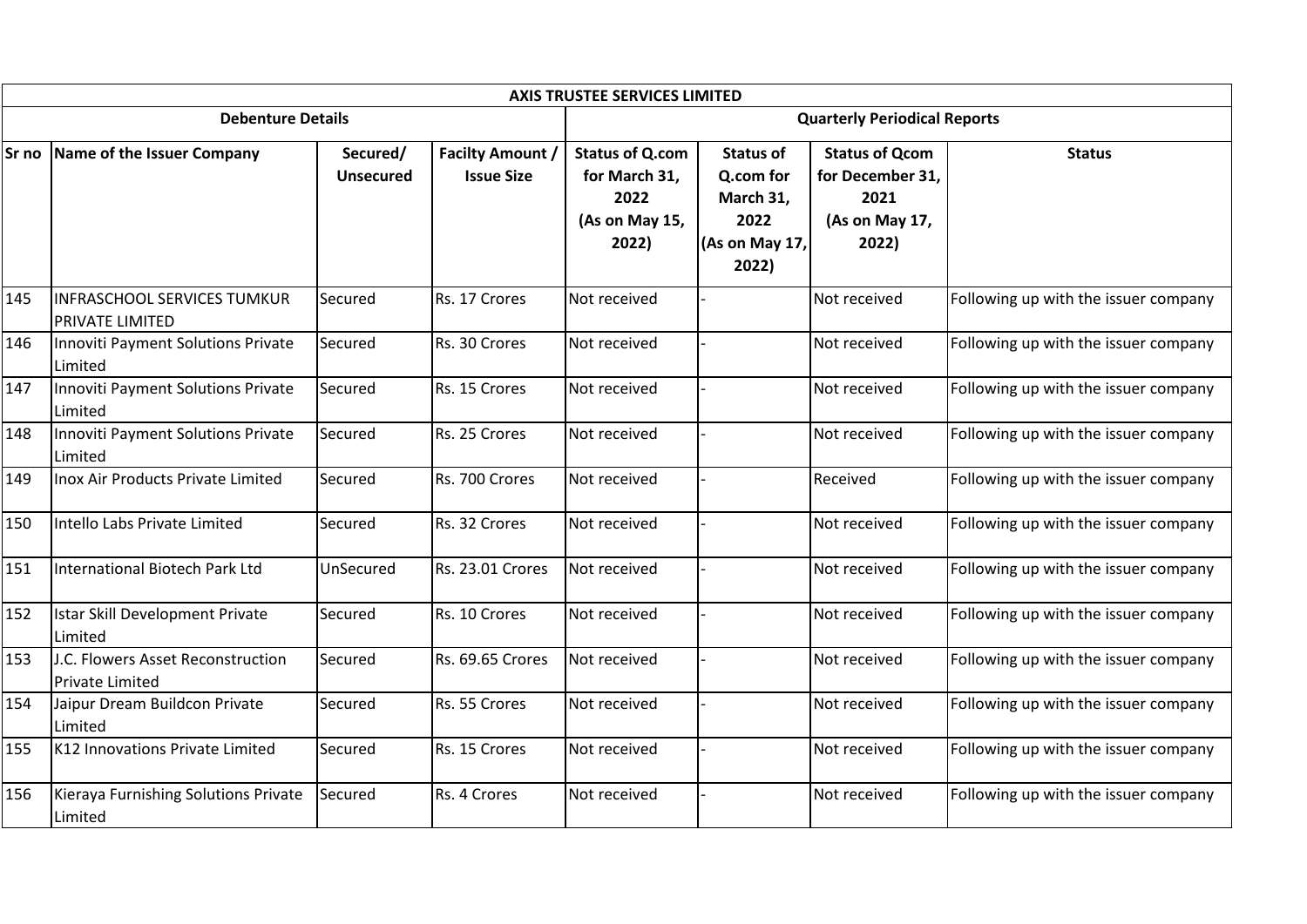|       | <b>AXIS TRUSTEE SERVICES LIMITED</b>            |                              |                                              |                                                                            |                                                                               |                                                                              |                                      |  |  |  |  |  |
|-------|-------------------------------------------------|------------------------------|----------------------------------------------|----------------------------------------------------------------------------|-------------------------------------------------------------------------------|------------------------------------------------------------------------------|--------------------------------------|--|--|--|--|--|
|       | <b>Debenture Details</b>                        |                              |                                              | <b>Quarterly Periodical Reports</b>                                        |                                                                               |                                                                              |                                      |  |  |  |  |  |
| Sr no | Name of the Issuer Company                      | Secured/<br><b>Unsecured</b> | <b>Facilty Amount /</b><br><b>Issue Size</b> | <b>Status of Q.com</b><br>for March 31,<br>2022<br>(As on May 15,<br>2022) | <b>Status of</b><br>Q.com for<br>March 31,<br>2022<br>(As on May 17,<br>2022) | <b>Status of Qcom</b><br>for December 31,<br>2021<br>(As on May 17,<br>2022) | <b>Status</b>                        |  |  |  |  |  |
| 157   | Kieraya Furnishing Solutions Private<br>Limited | Secured                      | Rs. 25 Crores                                | Not received                                                               |                                                                               | Not received                                                                 | Following up with the issuer company |  |  |  |  |  |
| 158   | Kieraya Furnishing Solutions Private<br>Limited | Secured                      | Rs. 5 Crores                                 | Not received                                                               |                                                                               | Not received                                                                 | Following up with the issuer company |  |  |  |  |  |
| 159   | Kieraya Furnishing Solutions Private<br>Limited | Secured                      | Rs. 10 Crores                                | Not received                                                               |                                                                               | Not received                                                                 | Following up with the issuer company |  |  |  |  |  |
| 160   | Kieraya Furnishing Solutions Private<br>Limited | Secured                      | Rs. 4 Crores                                 | Not received                                                               |                                                                               | Not received                                                                 | Following up with the issuer company |  |  |  |  |  |
| 161   | Kieraya Furnishing Solutions Private<br>Limited | Secured                      | Rs. 10 Crores                                | Not received                                                               |                                                                               | Not received                                                                 | Following up with the issuer company |  |  |  |  |  |
| 162   | Kieraya Furnishing Solutions Private<br>Limited | Secured                      | Rs. 5 Crores                                 | Not received                                                               |                                                                               | Not received                                                                 | Following up with the issuer company |  |  |  |  |  |
| 163   | Kieraya Furnishing Solutions Private<br>Limited | Secured                      | Rs. 5 Crores                                 | Not received                                                               |                                                                               | Not received                                                                 | Following up with the issuer company |  |  |  |  |  |
| 164   | Kieraya Furnishing Solutions Private<br>Limited | Secured                      | Rs. 10 Crores                                | Not received                                                               |                                                                               | Not received                                                                 | Following up with the issuer company |  |  |  |  |  |
| 165   | Kieraya Furnishing Solutions Private<br>Limited | Secured                      | Rs. 2 Crores                                 | Not received                                                               |                                                                               | Not received                                                                 | Following up with the issuer company |  |  |  |  |  |
| 166   | Kieraya Furnishing Solutions Private<br>Limited | Secured                      | Rs. 2.50 Crores                              | Not received                                                               |                                                                               | Not received                                                                 | Following up with the issuer company |  |  |  |  |  |
| 167   | Kieraya Furnishing Solutions Private<br>Limited | Secured                      | Rs. 3.46 Crores                              | Not received                                                               |                                                                               | Not received                                                                 | Following up with the issuer company |  |  |  |  |  |
| 168   | Kieraya Furnishing Solutions Private<br>Limited | Secured                      | Rs. 1.25 Crores                              | Not received                                                               |                                                                               | Not received                                                                 | Following up with the issuer company |  |  |  |  |  |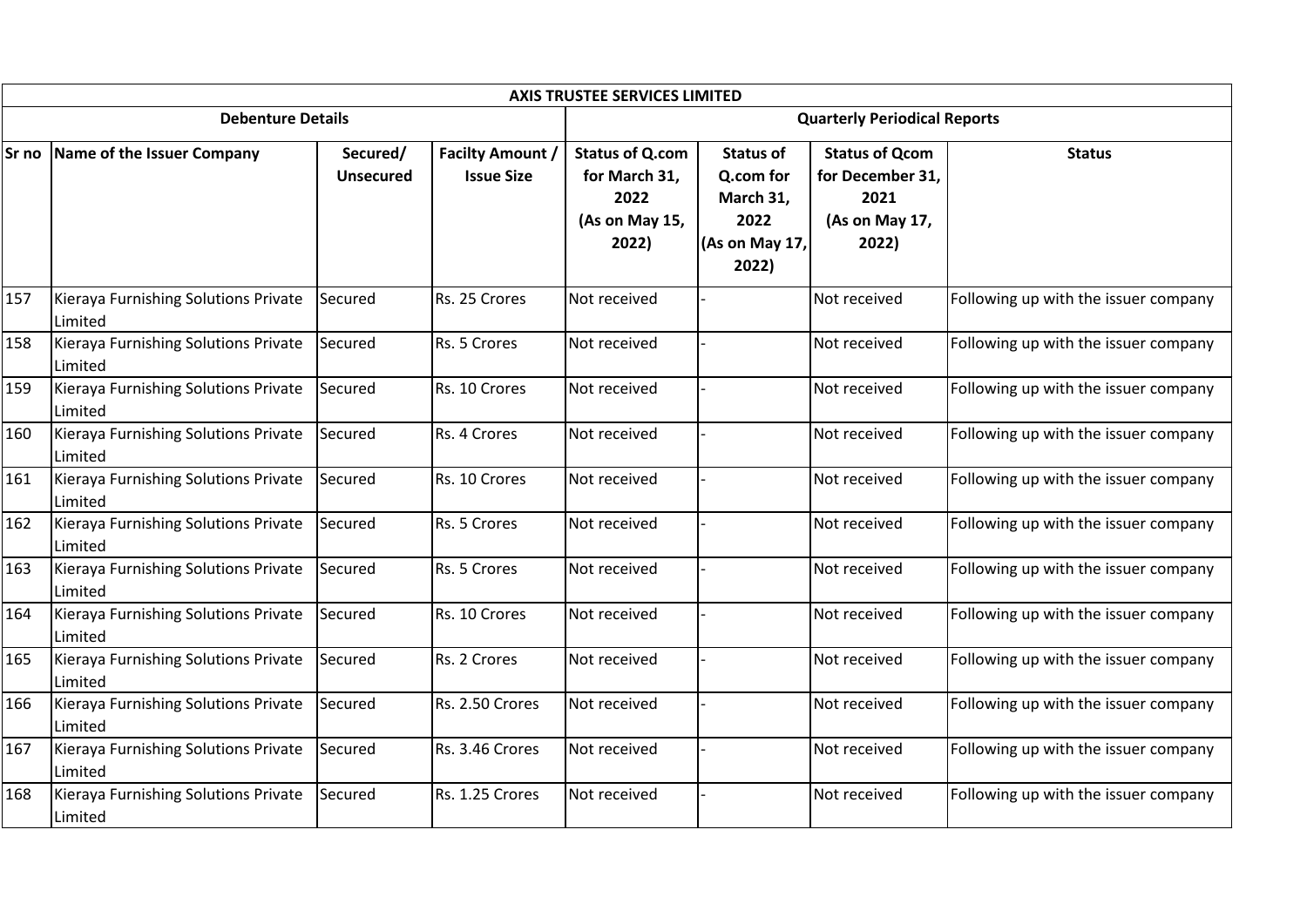|     | <b>AXIS TRUSTEE SERVICES LIMITED</b>            |                              |                                              |                                                                            |                                                                               |                                                                              |                                      |  |  |  |  |
|-----|-------------------------------------------------|------------------------------|----------------------------------------------|----------------------------------------------------------------------------|-------------------------------------------------------------------------------|------------------------------------------------------------------------------|--------------------------------------|--|--|--|--|
|     | <b>Debenture Details</b>                        |                              |                                              |                                                                            | <b>Quarterly Periodical Reports</b>                                           |                                                                              |                                      |  |  |  |  |
|     | Sr no Name of the Issuer Company                | Secured/<br><b>Unsecured</b> | <b>Facilty Amount /</b><br><b>Issue Size</b> | <b>Status of Q.com</b><br>for March 31,<br>2022<br>(As on May 15,<br>2022) | <b>Status of</b><br>Q.com for<br>March 31,<br>2022<br>(As on May 17,<br>2022) | <b>Status of Qcom</b><br>for December 31,<br>2021<br>(As on May 17,<br>2022) | <b>Status</b>                        |  |  |  |  |
| 169 | Kieraya Furnishing Solutions Private<br>Limited | Secured                      | Rs. 4.65 Crores                              | Not received                                                               |                                                                               | Not received                                                                 | Following up with the issuer company |  |  |  |  |
| 170 | Kieraya Furnishing Solutions Private<br>Limited | Secured                      | Rs. 2.96 Crores                              | Not received                                                               |                                                                               | Not received                                                                 | Following up with the issuer company |  |  |  |  |
| 171 | Kieraya Furnishing Solutions Private<br>Limited | Secured                      | Rs. 11.25 Crores                             | Not received                                                               |                                                                               | Not received                                                                 | Following up with the issuer company |  |  |  |  |
| 172 | Kieraya Furnishing Solutions Private<br>Limited | Secured                      | Rs. 19 Crores                                | Not received                                                               |                                                                               | Not received                                                                 | Following up with the issuer company |  |  |  |  |
| 173 | Kieraya Furnishing Solutions Private<br>Limited | Secured                      | Rs. 7 Crores                                 | Not received                                                               |                                                                               | Not received                                                                 | Following up with the issuer company |  |  |  |  |
| 174 | Kieraya Furnishing Solutions Private<br>Limited | Secured                      | <b>USD 4 Millions</b>                        | Not received                                                               |                                                                               | Not received                                                                 | Following up with the issuer company |  |  |  |  |
| 175 | Kieraya Furnishing Solutions Private<br>Limited | Secured                      | Rs. 10 Crores                                | Not received                                                               |                                                                               | Not received                                                                 | Following up with the issuer company |  |  |  |  |
| 176 | Kieraya Furnishing Solutions Private<br>Limited | Secured                      | USD 100 Millions                             | Not received                                                               |                                                                               | Not received                                                                 | Following up with the issuer company |  |  |  |  |
| 177 | Kieraya Furnishing Solutions Private<br>Limited | Secured                      | Rs. 7 Crores                                 | Not received                                                               |                                                                               | Not received                                                                 | Following up with the issuer company |  |  |  |  |
| 178 | Kieraya Furnishing Solutions Private<br>Limited | Secured                      | Rs. 19 Crores                                | Not received                                                               |                                                                               | Not received                                                                 | Following up with the issuer company |  |  |  |  |
| 179 | Kieraya Furnishing Solutions Private<br>Limited | Secured                      | Rs. 6.60 Crores                              | Not received                                                               |                                                                               | Not received                                                                 | Following up with the issuer company |  |  |  |  |
| 180 | Kieraya Furnishing Solutions Private<br>Limited | Secured                      | Rs. 11.95 Crores                             | Not received                                                               |                                                                               | Not received                                                                 | Following up with the issuer company |  |  |  |  |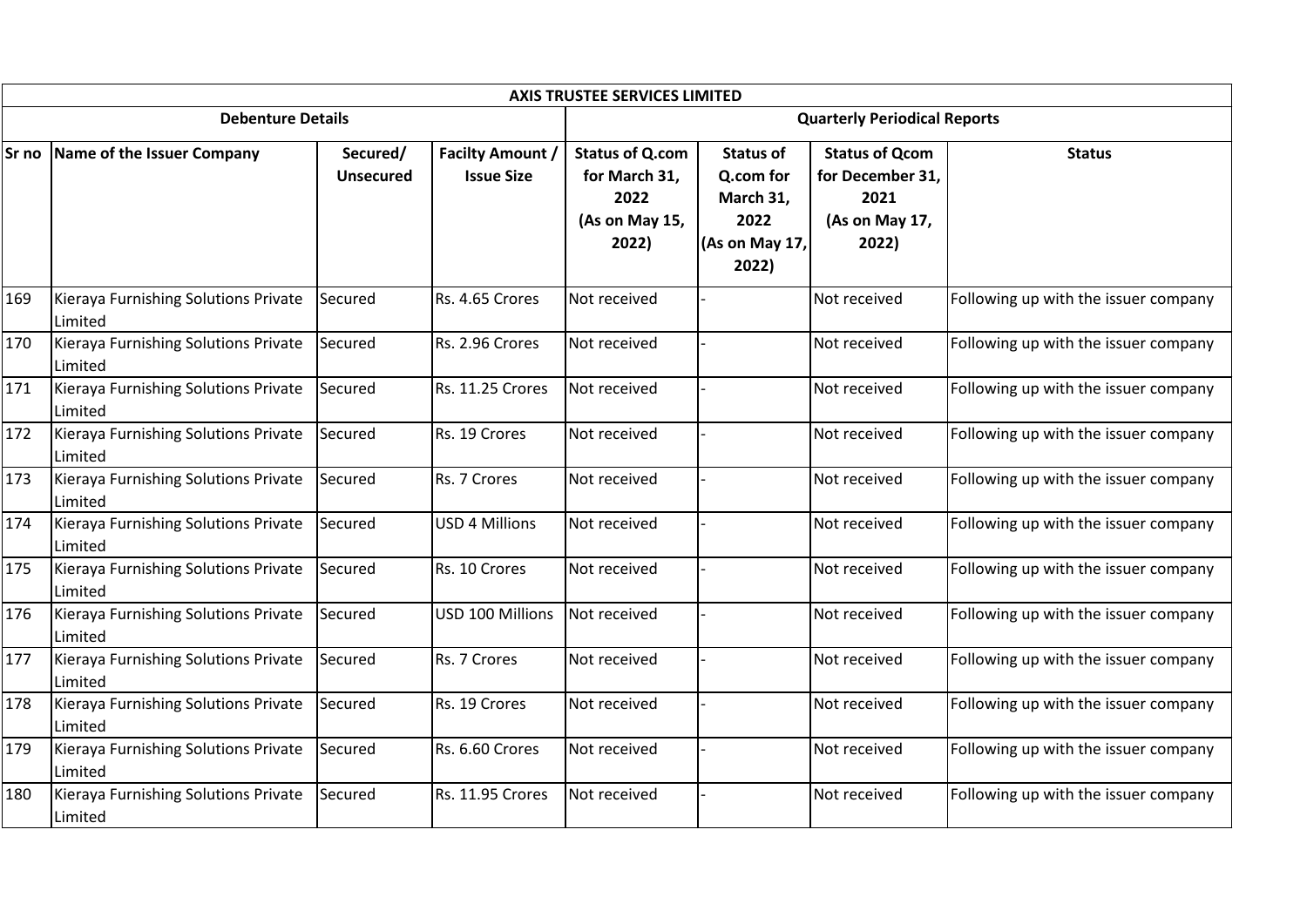|       | <b>AXIS TRUSTEE SERVICES LIMITED</b>            |                              |                                              |                                                                            |                                                                               |                                                                              |                                      |  |  |  |  |  |
|-------|-------------------------------------------------|------------------------------|----------------------------------------------|----------------------------------------------------------------------------|-------------------------------------------------------------------------------|------------------------------------------------------------------------------|--------------------------------------|--|--|--|--|--|
|       | <b>Debenture Details</b>                        |                              |                                              | <b>Quarterly Periodical Reports</b>                                        |                                                                               |                                                                              |                                      |  |  |  |  |  |
| Sr no | Name of the Issuer Company                      | Secured/<br><b>Unsecured</b> | <b>Facilty Amount /</b><br><b>Issue Size</b> | <b>Status of Q.com</b><br>for March 31,<br>2022<br>(As on May 15,<br>2022) | <b>Status of</b><br>Q.com for<br>March 31,<br>2022<br>(As on May 17,<br>2022) | <b>Status of Qcom</b><br>for December 31,<br>2021<br>(As on May 17,<br>2022) | <b>Status</b>                        |  |  |  |  |  |
| 181   | Kieraya Furnishing Solutions Private<br>Limited | Secured                      | Rs. 8.43 Crores                              | Not received                                                               |                                                                               | Not received                                                                 | Following up with the issuer company |  |  |  |  |  |
| 182   | Kieraya Furnishing Solutions Private<br>Limited | UnSecured                    | Rs. 4.70 Crores                              | Not received                                                               |                                                                               | Not received                                                                 | Following up with the issuer company |  |  |  |  |  |
| 183   | Kieraya Furnishing Solutions Private<br>Limited | Secured                      | Rs. 2.55 Crores                              | Not received                                                               |                                                                               | Not received                                                                 | Following up with the issuer company |  |  |  |  |  |
| 184   | Kieraya Furnishing Solutions Private<br>Limited | Secured                      | Rs. 10 Crores                                | Not received                                                               |                                                                               | Not applicable                                                               | Following up with the issuer company |  |  |  |  |  |
| 185   | Kieraya Furnishing Solutions Private<br>Limited | Secured                      | Rs. 15 Crores                                | Not received                                                               |                                                                               | Not applicable                                                               | Following up with the issuer company |  |  |  |  |  |
| 186   | Kieraya Furnishing Solutions Private<br>Limited | Secured                      | Rs. 15 Crores                                | Not received                                                               |                                                                               | Not applicable                                                               | Following up with the issuer company |  |  |  |  |  |
| 187   | Kieraya Furnishing Solutions Private<br>Limited | Secured                      | Rs. 5 Crores                                 | Not received                                                               |                                                                               | Not applicable                                                               | Following up with the issuer company |  |  |  |  |  |
| 188   | Kieraya Furnishing Solutions Private<br>Limited | Secured                      | Rs. 7 Crores                                 | Not received                                                               |                                                                               | Not applicable                                                               | Following up with the issuer company |  |  |  |  |  |
| 189   | Kieraya Furnishing Solutions Private<br>Limited | Secured                      | Rs. 5 Crores                                 | Not received                                                               |                                                                               | Not applicable                                                               | Following up with the issuer company |  |  |  |  |  |
| 190   | Kieraya Furnishing Solutions Private<br>Limited | Secured                      | Rs. 15 Crores                                | Not received                                                               |                                                                               | Not applicable                                                               | Following up with the issuer company |  |  |  |  |  |
| 191   | Kieraya Furnishing Solutions Private<br>Limited | Secured                      | Rs. 5 Crores                                 | Not received                                                               |                                                                               | Not applicable                                                               | Following up with the issuer company |  |  |  |  |  |
| 192   | Kieraya Furnishing Solutions Private<br>Limited | Secured                      | Rs. 13 Crores                                | Not received                                                               |                                                                               | Not applicable                                                               | Following up with the issuer company |  |  |  |  |  |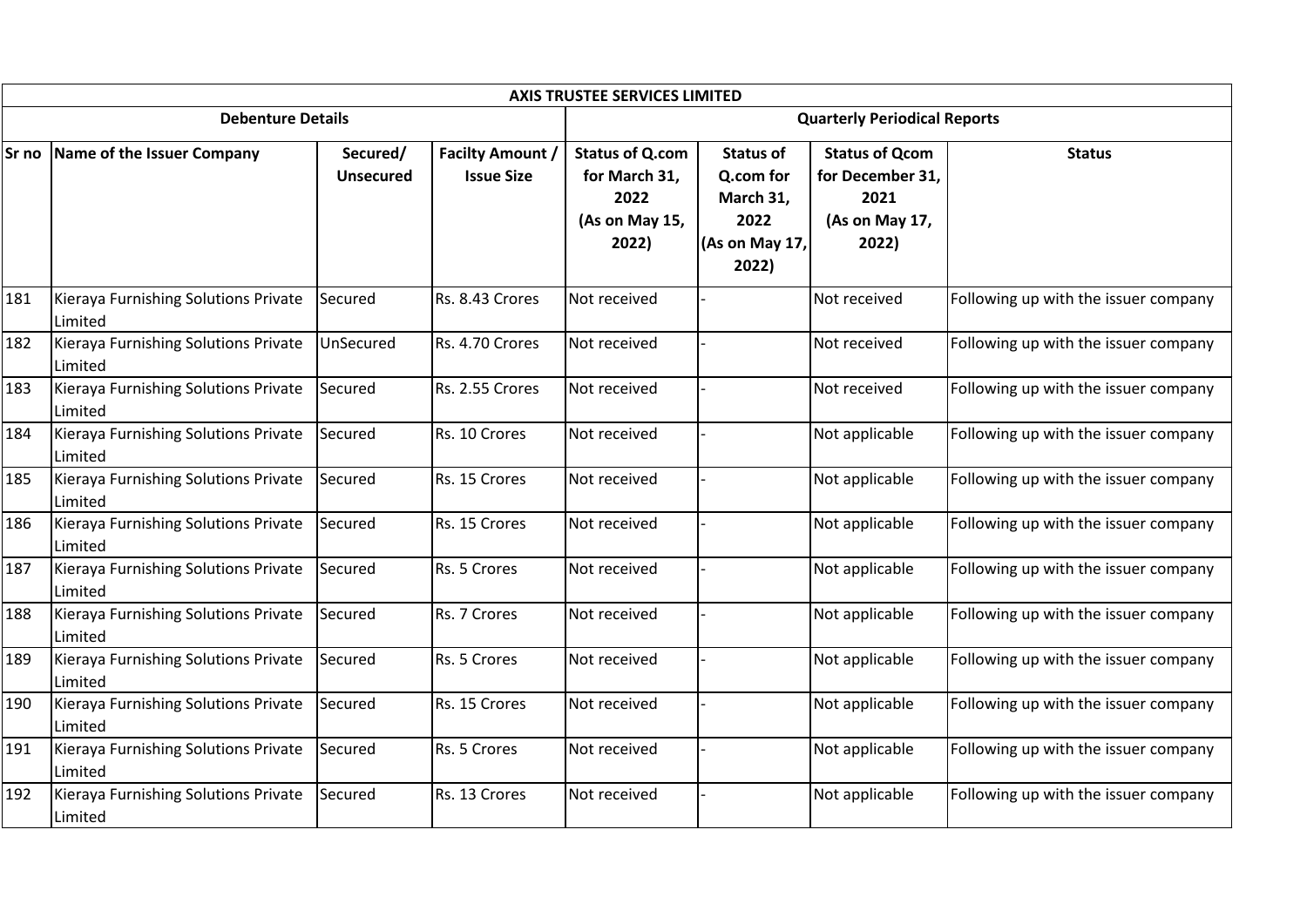|     | <b>AXIS TRUSTEE SERVICES LIMITED</b>               |                              |                                              |                                                                            |                                                                               |                                                                              |                                      |  |  |  |  |  |
|-----|----------------------------------------------------|------------------------------|----------------------------------------------|----------------------------------------------------------------------------|-------------------------------------------------------------------------------|------------------------------------------------------------------------------|--------------------------------------|--|--|--|--|--|
|     | <b>Debenture Details</b>                           |                              |                                              | <b>Quarterly Periodical Reports</b>                                        |                                                                               |                                                                              |                                      |  |  |  |  |  |
|     | Sr no Name of the Issuer Company                   | Secured/<br><b>Unsecured</b> | <b>Facilty Amount /</b><br><b>Issue Size</b> | <b>Status of Q.com</b><br>for March 31,<br>2022<br>(As on May 15,<br>2022) | <b>Status of</b><br>Q.com for<br>March 31,<br>2022<br>(As on May 17,<br>2022) | <b>Status of Qcom</b><br>for December 31,<br>2021<br>(As on May 17,<br>2022) | <b>Status</b>                        |  |  |  |  |  |
| 193 | Kieraya Furnishing Solutions Private<br>Limited    | Secured                      | Rs. 5 Crores                                 | Not received                                                               |                                                                               | Not applicable                                                               | Following up with the issuer company |  |  |  |  |  |
| 194 | Kieraya Furnishing Solutions Private<br>Limited    | Secured                      | Rs. 7 Crores                                 | Not received                                                               |                                                                               | Not applicable                                                               | Following up with the issuer company |  |  |  |  |  |
| 195 | kieraya Furnishing Solutions Pvt Ltd               | Secured                      | Rs. 15 Crores                                | Not received                                                               |                                                                               | Not received                                                                 | Following up with the issuer company |  |  |  |  |  |
| 196 | Klub Works Private Limited                         | Secured                      | Rs. 20 Crores                                | Not received                                                               |                                                                               | Not received                                                                 | Following up with the issuer company |  |  |  |  |  |
| 197 | Kotak Commodity Services Private<br>Limited        | Secured                      | Rs. 50 Crores                                | Not received                                                               |                                                                               | Not received                                                                 | Following up with the issuer company |  |  |  |  |  |
| 198 | Kotak Commodity Services Private<br>Limited        | Secured                      | Rs. 50 Crores                                | Not received                                                               |                                                                               | Not received                                                                 | Following up with the issuer company |  |  |  |  |  |
| 199 | Kouzina Food Tech Private Limited                  | Secured                      | Rs. 1 Crore                                  | Not received                                                               |                                                                               | Not received                                                                 | Following up with the issuer company |  |  |  |  |  |
| 200 | Kouzina Food Tech Private Limited                  | Secured                      | Rs. 1.50 Crores                              | Not received                                                               |                                                                               | Not applicable                                                               | Following up with the issuer company |  |  |  |  |  |
| 201 | <b>KRAZYBEE SERVICES PRIVATE</b><br><b>LIMITED</b> | Secured                      | Rs. 25 Crores                                | Not received                                                               |                                                                               | Not received                                                                 | Following up with the issuer company |  |  |  |  |  |
| 202 | Land Kart Builders Private Limited                 | Secured                      | Rs. 270 Crores                               | Not received                                                               |                                                                               | Not received                                                                 | Following up with the issuer company |  |  |  |  |  |
| 203 | Lava International Limited                         | Secured                      | Rs. 30 Crores                                | Not received                                                               |                                                                               | Received                                                                     | Following up with the issuer company |  |  |  |  |  |
| 204 | Leverage ed-tech private limited                   | Secured                      | Rs. 15 Crores                                | Not received                                                               |                                                                               | Received                                                                     | Following up with the issuer company |  |  |  |  |  |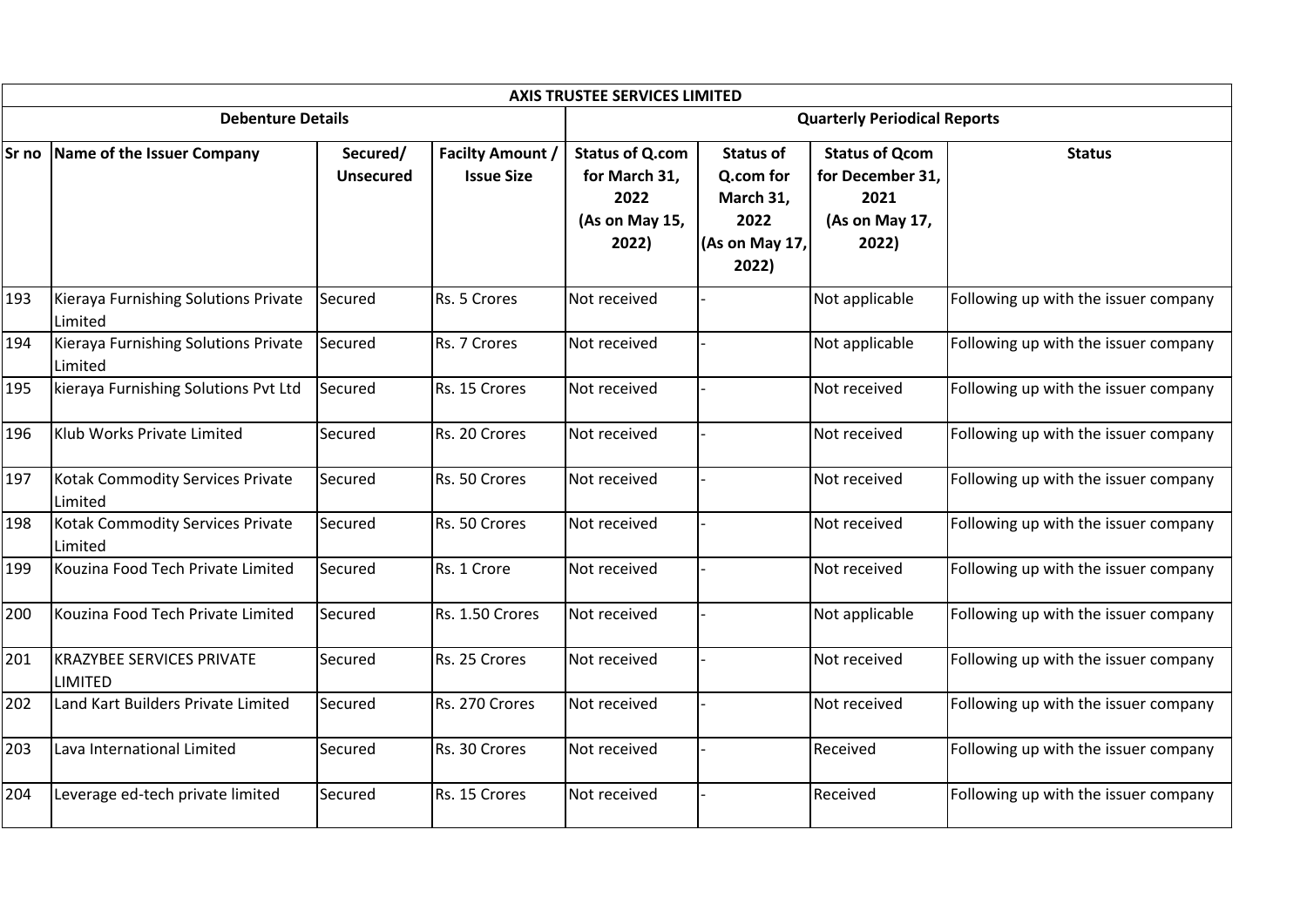|     | <b>AXIS TRUSTEE SERVICES LIMITED</b>             |                              |                                              |                                                                            |                                                                               |                                                                              |                                      |  |  |  |  |
|-----|--------------------------------------------------|------------------------------|----------------------------------------------|----------------------------------------------------------------------------|-------------------------------------------------------------------------------|------------------------------------------------------------------------------|--------------------------------------|--|--|--|--|
|     | <b>Debenture Details</b>                         |                              |                                              | <b>Quarterly Periodical Reports</b>                                        |                                                                               |                                                                              |                                      |  |  |  |  |
|     | Sr no Name of the Issuer Company                 | Secured/<br><b>Unsecured</b> | <b>Facilty Amount /</b><br><b>Issue Size</b> | <b>Status of Q.com</b><br>for March 31,<br>2022<br>(As on May 15,<br>2022) | <b>Status of</b><br>Q.com for<br>March 31,<br>2022<br>(As on May 17,<br>2022) | <b>Status of Qcom</b><br>for December 31,<br>2021<br>(As on May 17,<br>2022) | <b>Status</b>                        |  |  |  |  |
| 205 | Leverage ed-tech private limited                 | Secured                      | Rs. 22 Crores                                | Not received                                                               |                                                                               | Not applicable                                                               | Following up with the issuer company |  |  |  |  |
| 206 | Loadshare Networks Private Limited               | Secured                      | Rs. 20 Crores                                | Not received                                                               |                                                                               | Not applicable                                                               | Following up with the issuer company |  |  |  |  |
| 207 | Locofast Online Services Private<br>Limited      | Secured                      | Rs. 10 Crores                                | Not received                                                               |                                                                               | Not received                                                                 | Following up with the issuer company |  |  |  |  |
| 208 | LOHUM CLEANTECH PRIVATE<br><b>LIMITED</b>        | Secured                      | Rs. 32 Crores                                | Not received                                                               |                                                                               | Not received                                                                 | Following up with the issuer company |  |  |  |  |
| 209 | Loma Co-Developers 1 Private<br>Limited          | Secured                      | Rs. 214.75 Crores                            | Not received                                                               |                                                                               | Not received                                                                 | Following up with the issuer company |  |  |  |  |
| 210 | Loma Co-Developers 2 Private<br>Limited          | Secured                      | Rs. 286.48 Crores                            | Not received                                                               |                                                                               | Not received                                                                 | Following up with the issuer company |  |  |  |  |
| 211 | Madhu Ventures Private Limited                   | Secured                      | Rs. 40 Crores                                | Not received                                                               |                                                                               | Not applicable                                                               | Following up with the issuer company |  |  |  |  |
| 212 | MAHAGUN REAL ESTATE PRIVATE<br><b>LIMITED</b>    | Secured                      | Rs. 200 Crores                               | Not received                                                               |                                                                               | Not received                                                                 | Following up with the issuer company |  |  |  |  |
| 213 | MANAK WASTE MANAGEMENT<br>PRIVATE LIMITED        | Secured                      | Rs. 30 Crores                                | Not received                                                               |                                                                               | Not received                                                                 | Following up with the issuer company |  |  |  |  |
| 214 | MANAK WASTE MANAGEMENT<br><b>PRIVATE LIMITED</b> | Secured                      | Rs. 12.10 Crores                             | Not received                                                               |                                                                               | Not received                                                                 | Following up with the issuer company |  |  |  |  |
| 215 | Mantri Developers Pvt Ltd                        | Secured                      | Rs. 130 Crores                               | Not received                                                               |                                                                               | Not received                                                                 | Following up with the issuer company |  |  |  |  |
| 216 | Mbook Technology Private Limited                 | Secured                      | Rs. 4 Crores                                 | Not received                                                               |                                                                               | Not applicable                                                               | Following up with the issuer company |  |  |  |  |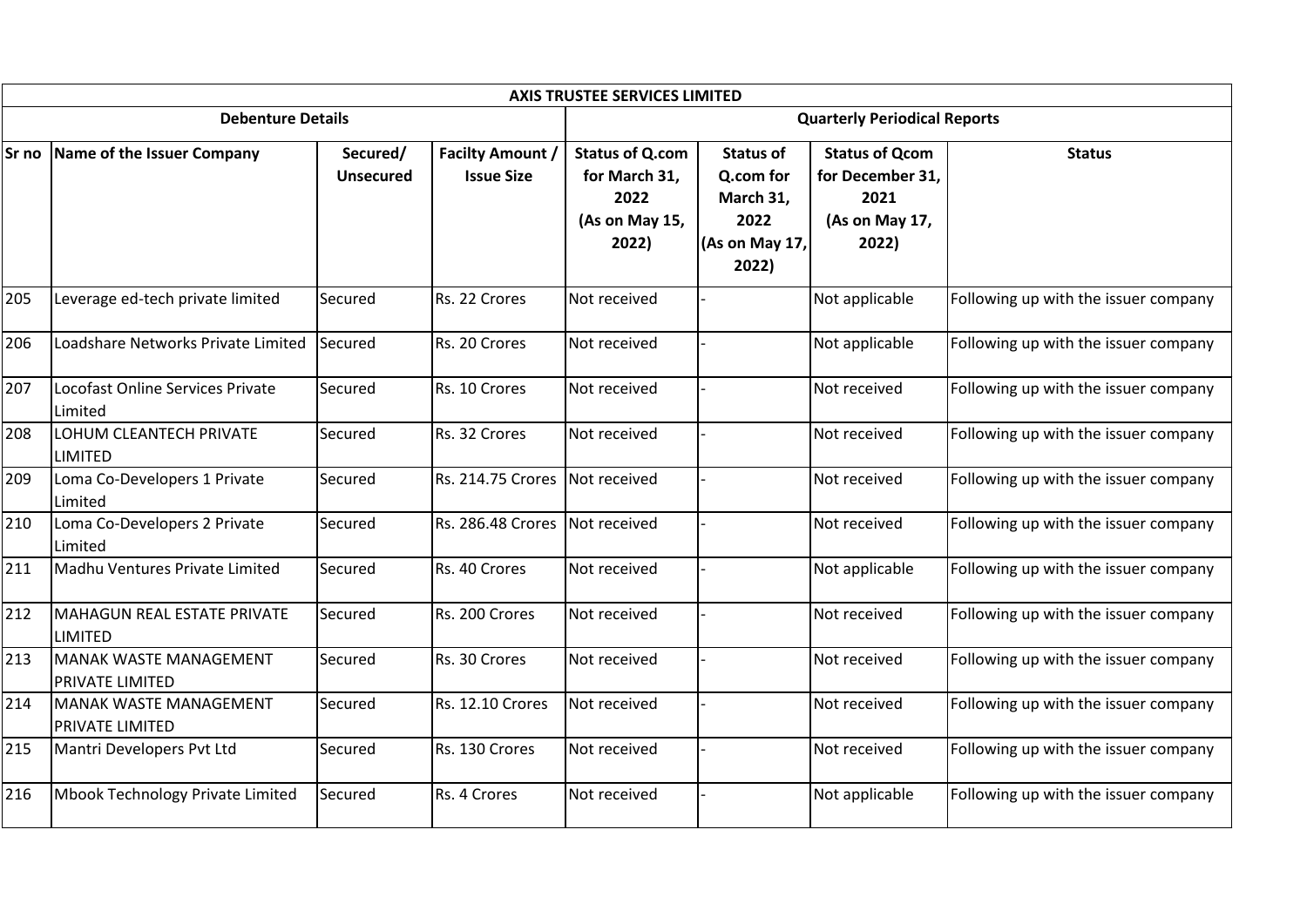| <b>AXIS TRUSTEE SERVICES LIMITED</b> |                                                          |                              |                                              |                                                                            |                                                                               |                                                                              |                                      |  |  |  |
|--------------------------------------|----------------------------------------------------------|------------------------------|----------------------------------------------|----------------------------------------------------------------------------|-------------------------------------------------------------------------------|------------------------------------------------------------------------------|--------------------------------------|--|--|--|
|                                      | <b>Debenture Details</b>                                 |                              |                                              |                                                                            | <b>Quarterly Periodical Reports</b>                                           |                                                                              |                                      |  |  |  |
| Sr no                                | Name of the Issuer Company                               | Secured/<br><b>Unsecured</b> | <b>Facilty Amount /</b><br><b>Issue Size</b> | <b>Status of Q.com</b><br>for March 31,<br>2022<br>(As on May 15,<br>2022) | <b>Status of</b><br>Q.com for<br>March 31,<br>2022<br>(As on May 17,<br>2022) | <b>Status of Qcom</b><br>for December 31,<br>2021<br>(As on May 17,<br>2022) | <b>Status</b>                        |  |  |  |
| 217                                  | MELUHA DEVELOPERS PRIVATE<br><b>LIMITED</b>              | Secured                      | Rs. 27.30 Crores                             | Not received                                                               |                                                                               | Not received                                                                 | Following up with the issuer company |  |  |  |
| 218                                  | Mensa Brand Technologies Private<br>Limited              | Secured                      | Rs. 75 Crores                                | Not received                                                               |                                                                               | Not received                                                                 | Following up with the issuer company |  |  |  |
| 219                                  | Mercator Limited                                         | Secured                      | Rs. 190 Crores                               | Not received                                                               |                                                                               | Not received                                                                 | Following up with the issuer company |  |  |  |
| 220                                  | Mountain Trail Foods Private Limited Secured             |                              | Rs. 20 Crores                                | Not received                                                               |                                                                               | Not received                                                                 | Following up with the issuer company |  |  |  |
| 221                                  | Mountain Trail Foods Private Limited Secured             |                              | Rs. 10 Crores                                | Not received                                                               |                                                                               | Not applicable                                                               | Following up with the issuer company |  |  |  |
| 222                                  | Multistream Technologies Private<br><b>Limited</b>       | Secured                      | Rs. 25 Crores                                | Not received                                                               |                                                                               | Not received                                                                 | Following up with the issuer company |  |  |  |
| 223                                  | MWYN TECH PRIVATE LIMITED                                | Secured                      | Rs. 15 Crores                                | Not received                                                               |                                                                               | Not received                                                                 | Following up with the issuer company |  |  |  |
| 224                                  | Nayara Energy Limited                                    | Secured                      | Rs. 267 Crores                               | Not received                                                               |                                                                               | Received                                                                     | Following up with the issuer company |  |  |  |
| 225                                  | Neemans Private Limited                                  | Secured                      | Rs. 5 Crores                                 | Not received                                                               |                                                                               | Not received                                                                 | Following up with the issuer company |  |  |  |
| 226                                  | Neemans Private Limited                                  | Secured                      | Rs. 3 Crores                                 | Not received                                                               |                                                                               | Not applicable                                                               | Following up with the issuer company |  |  |  |
| 227                                  | NIMITAYA INFOTECH PRIVATE<br><b>LIMITED</b>              | Secured                      | Rs. 182.50 Crores                            | Not received                                                               |                                                                               | Not received                                                                 | Following up with the issuer company |  |  |  |
| 228                                  | <b>INREACH ONLINE SERVICES PRIVATE</b><br><b>LIMITED</b> | Secured                      | Rs. 7 Crores                                 | Not received                                                               |                                                                               | Not received                                                                 | Following up with the issuer company |  |  |  |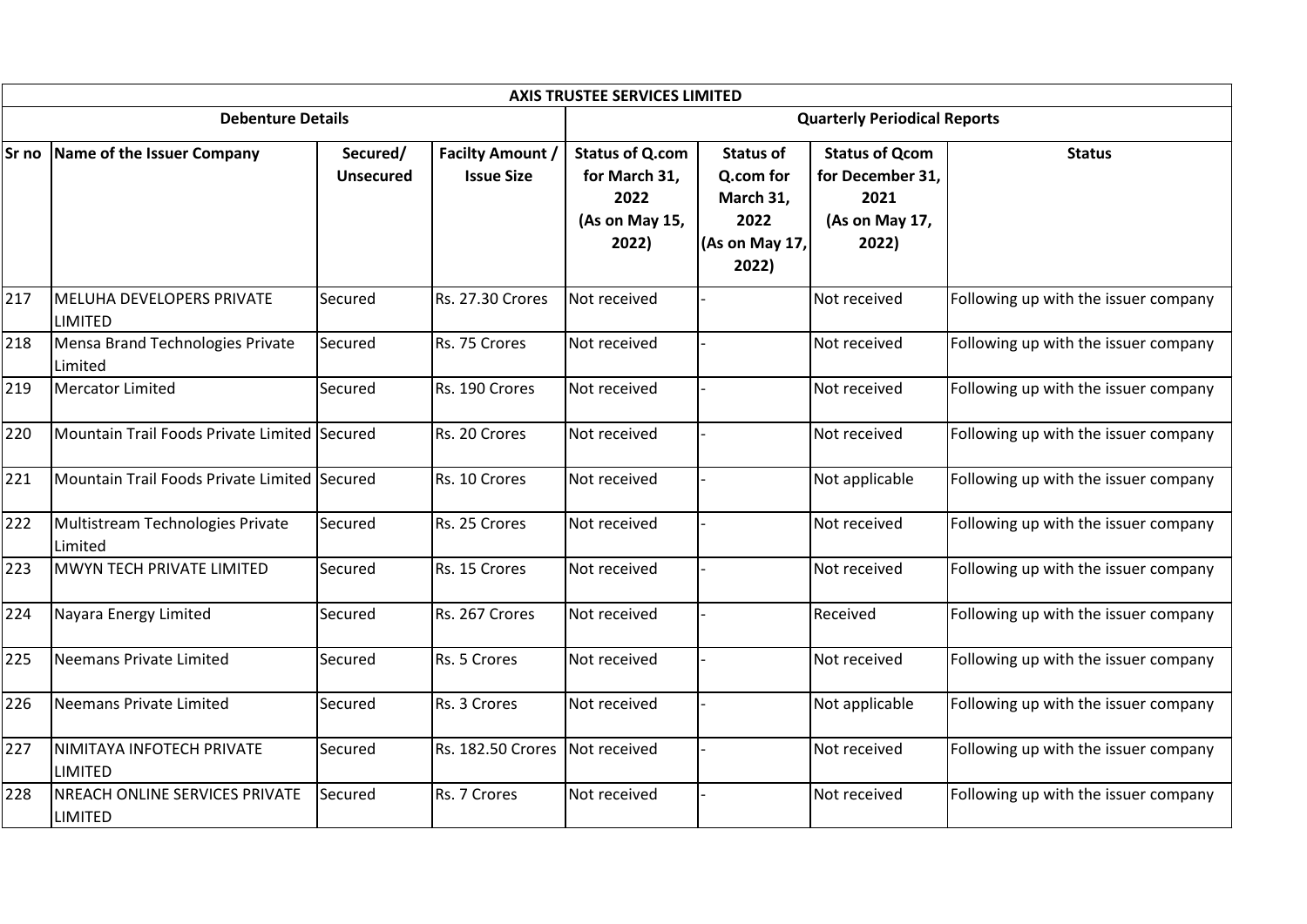|       |                                                                |                              |                                              | <b>AXIS TRUSTEE SERVICES LIMITED</b>                                       |                                                                               |                                                                              |                                      |  |  |
|-------|----------------------------------------------------------------|------------------------------|----------------------------------------------|----------------------------------------------------------------------------|-------------------------------------------------------------------------------|------------------------------------------------------------------------------|--------------------------------------|--|--|
|       | <b>Debenture Details</b>                                       |                              |                                              |                                                                            | <b>Quarterly Periodical Reports</b>                                           |                                                                              |                                      |  |  |
| Sr no | Name of the Issuer Company                                     | Secured/<br><b>Unsecured</b> | <b>Facilty Amount /</b><br><b>Issue Size</b> | <b>Status of Q.com</b><br>for March 31,<br>2022<br>(As on May 15,<br>2022) | <b>Status of</b><br>Q.com for<br>March 31,<br>2022<br>(As on May 17,<br>2022) | <b>Status of Qcom</b><br>for December 31,<br>2021<br>(As on May 17,<br>2022) | <b>Status</b>                        |  |  |
| 229   | Nu Future Digital(India)Limited                                | UnSecured                    | Rs. 400 Crores                               | Not received                                                               |                                                                               | Not received                                                                 | Following up with the issuer company |  |  |
| 230   | Nu Future Digital(India)Limited                                | Secured                      | Rs. 250 Crores                               | Not received                                                               |                                                                               | Not received                                                                 | Following up with the issuer company |  |  |
| 231   | Nupa Technologies Private Limited                              | Secured                      | Rs. 6 Crores                                 | Not received                                                               |                                                                               | Not applicable                                                               | Following up with the issuer company |  |  |
| 232   | Nutritionalab Private Limited                                  | Secured                      | Rs. 15 Crores                                | Not received                                                               |                                                                               | Not applicable                                                               | Following up with the issuer company |  |  |
| 233   | Open Financial Technologies Pvt. Ltd                           | Secured                      | Rs. 44 Crores                                | Not received                                                               |                                                                               | Not received                                                                 | Following up with the issuer company |  |  |
| 234   | <b>Outfox Advisors Private Limited</b>                         | Secured                      | Rs. 9 Crores                                 | Not received                                                               |                                                                               | Not received                                                                 | Following up with the issuer company |  |  |
| 235   | <b>PANCH TATVA PROMOTERS PRIVATE Secured</b><br><b>LIMITED</b> |                              | Rs. 80 Crores                                | Not received                                                               |                                                                               | Not received                                                                 | Following up with the issuer company |  |  |
| 236   | Pandocorp Private Limited                                      | Secured                      | Rs. 50 Crores                                | Not received                                                               |                                                                               | Received                                                                     | Following up with the issuer company |  |  |
| 237   | PayAgri Innovations Private Limited                            | Secured                      | Rs. 4 Crores                                 | Not received                                                               |                                                                               | Not applicable                                                               | Following up with the issuer company |  |  |
| 238   | Peel-Works Private Limited                                     | Secured                      | Rs. 8 Crores                                 | Not received                                                               |                                                                               | Not received                                                                 | Following up with the issuer company |  |  |
| 239   | Peel-Works Private Limited                                     | Secured                      | Rs. 3 Crores                                 | Not received                                                               |                                                                               | Not received                                                                 | Following up with the issuer company |  |  |
| 240   | Phasorz Technologies Private Limited Secured                   |                              | Rs. 15 Crores                                | Not received                                                               |                                                                               | Not received                                                                 | Following up with the issuer company |  |  |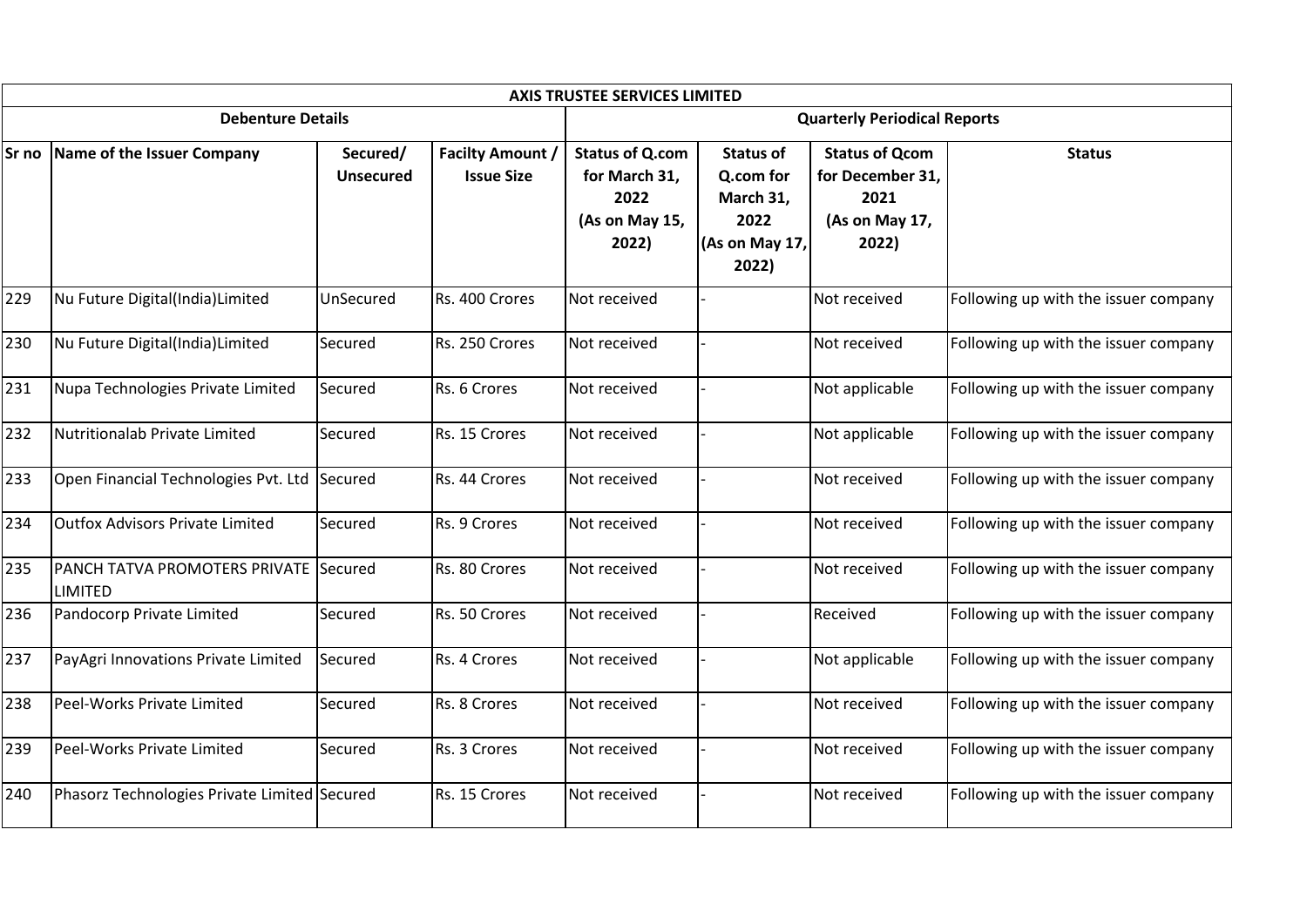|       |                                              |                              |                                              | <b>AXIS TRUSTEE SERVICES LIMITED</b>                                       |                                                                               |                                                                              |                                      |  |
|-------|----------------------------------------------|------------------------------|----------------------------------------------|----------------------------------------------------------------------------|-------------------------------------------------------------------------------|------------------------------------------------------------------------------|--------------------------------------|--|
|       | <b>Debenture Details</b>                     |                              | <b>Quarterly Periodical Reports</b>          |                                                                            |                                                                               |                                                                              |                                      |  |
| Sr no | Name of the Issuer Company                   | Secured/<br><b>Unsecured</b> | <b>Facilty Amount /</b><br><b>Issue Size</b> | <b>Status of Q.com</b><br>for March 31,<br>2022<br>(As on May 15,<br>2022) | <b>Status of</b><br>Q.com for<br>March 31,<br>2022<br>(As on May 17,<br>2022) | <b>Status of Qcom</b><br>for December 31,<br>2021<br>(As on May 17,<br>2022) | <b>Status</b>                        |  |
| 241   | Phasorz Technologies Private Limited Secured |                              | Rs. 20 Crores                                | Not received                                                               |                                                                               | Not received                                                                 | Following up with the issuer company |  |
| 242   | Phasorz Technologies Private Limited Secured |                              | Rs. 40 Crores                                | Not received                                                               |                                                                               | Not received                                                                 | Following up with the issuer company |  |
| 243   | Phasorz Technologies Private Limited Secured |                              | Rs. 40 Crores                                | Not received                                                               |                                                                               | Not applicable                                                               | Following up with the issuer company |  |
| 244   | PINE TREE ESTATES PRIVATE LIMITED Secured    |                              | <b>Rs. 33.90 Crores</b>                      | Not received                                                               |                                                                               | Not received                                                                 | Following up with the issuer company |  |
| 245   | Pocket Aces Pictures Private Limited         | Secured                      | Rs. 7 Crores                                 | Not received                                                               |                                                                               | Not received                                                                 | Following up with the issuer company |  |
| 246   | PONCHO HOSPITALITY PRIVATE<br><b>LIMITED</b> | Secured                      | Rs. 20 Crores                                | Not received                                                               |                                                                               | Not received                                                                 | Following up with the issuer company |  |
| 247   | Practo Technologies Pvt. Ltd.                | Secured                      | Rs. 70 Crores                                | Not received                                                               |                                                                               | Not received                                                                 | Following up with the issuer company |  |
| 248   | Practo Technologies Pvt. Ltd.                | Secured                      | Rs. 60 Crores                                | Not received                                                               |                                                                               | Not received                                                                 | Following up with the issuer company |  |
| 249   | Primat Infrapower & Multiventures<br>Pvt Ltd | Secured                      | Rs. 50 Crores                                | Not received                                                               |                                                                               | Not received                                                                 | Following up with the issuer company |  |
| 250   | Prothom Industries India Private<br>Limited  | Secured                      | Rs. 10 Crores                                | Not received                                                               |                                                                               | Not received                                                                 | Following up with the issuer company |  |
| 251   | Provet Pharma Private Limited                | Secured                      | Rs. 2.50 Crores                              | Not received                                                               |                                                                               | Not applicable                                                               | Following up with the issuer company |  |
| 252   | PUGALUR RENEWABLE PRIVATE<br><b>LIMITED</b>  | Secured                      | Rs. 594.83 Crores                            | Not received                                                               |                                                                               | Not received                                                                 | Following up with the issuer company |  |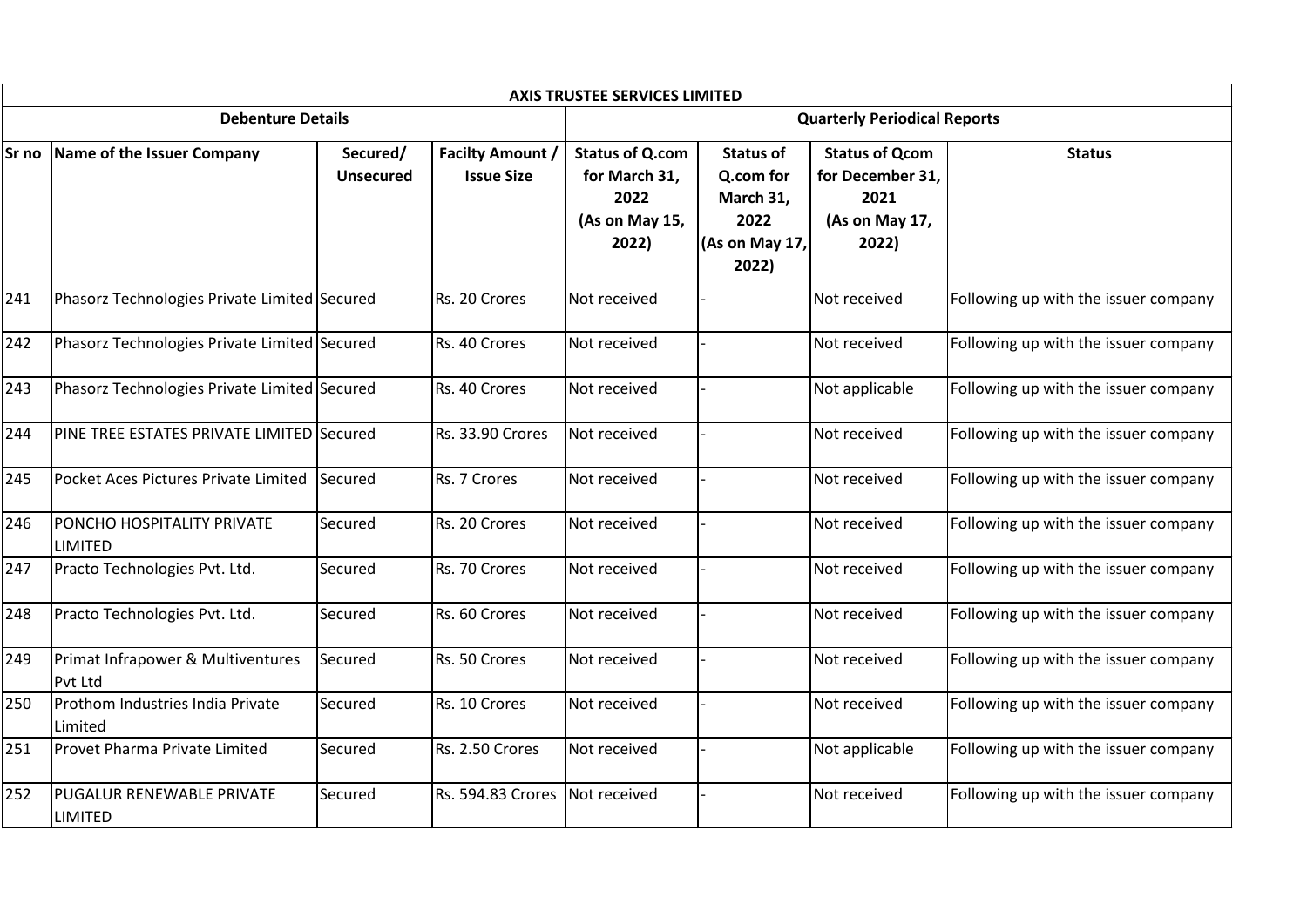|       | <b>AXIS TRUSTEE SERVICES LIMITED</b>                   |                              |                                              |                                                                            |                                                                               |                                                                              |                                      |  |  |  |  |  |
|-------|--------------------------------------------------------|------------------------------|----------------------------------------------|----------------------------------------------------------------------------|-------------------------------------------------------------------------------|------------------------------------------------------------------------------|--------------------------------------|--|--|--|--|--|
|       | <b>Debenture Details</b>                               |                              |                                              | <b>Quarterly Periodical Reports</b>                                        |                                                                               |                                                                              |                                      |  |  |  |  |  |
| Sr no | Name of the Issuer Company                             | Secured/<br><b>Unsecured</b> | <b>Facilty Amount /</b><br><b>Issue Size</b> | <b>Status of Q.com</b><br>for March 31,<br>2022<br>(As on May 15,<br>2022) | <b>Status of</b><br>Q.com for<br>March 31,<br>2022<br>(As on May 17,<br>2022) | <b>Status of Qcom</b><br>for December 31,<br>2021<br>(As on May 17,<br>2022) | <b>Status</b>                        |  |  |  |  |  |
| 253   | Pureplay Skin Sciences (India) Pvt Itd                 | Secured                      | Rs. 32 Crores                                | Not received                                                               |                                                                               | Received                                                                     | Following up with the issuer company |  |  |  |  |  |
| 254   | <b>QUALITEST INFOTECH PRIVATE</b><br>LIMITED           | UnSecured                    | Rs. 480 Crores                               | Not received                                                               |                                                                               | Not received                                                                 | Following up with the issuer company |  |  |  |  |  |
| 255   | QUANTYCO REALTY PRIVATE<br>LIMITED                     | Secured                      | Rs. 56.30 Crores                             | Not received                                                               |                                                                               | Not received                                                                 | Following up with the issuer company |  |  |  |  |  |
| 256   | Quikr India Pvt. Ltd.                                  | Secured                      | Rs. 60 Crores                                | Not received                                                               |                                                                               | Not received                                                                 | Following up with the issuer company |  |  |  |  |  |
| 257   | Radar Ventures Private Limited                         | Secured                      | Rs. 20 Crores                                | Not received                                                               |                                                                               | Not received                                                                 | Following up with the issuer company |  |  |  |  |  |
| 258   | RAINBOW CHILDRENS MEDICARE<br>PRIVATE LIMITED          | Secured                      | Rs. 100 Crores                               | Not received                                                               |                                                                               | Received                                                                     | Following up with the issuer company |  |  |  |  |  |
| 259   | Ramkrishna Forgings Limited                            | Secured                      | Rs. 150 Crores                               | Not received                                                               |                                                                               | Not received                                                                 | Following up with the issuer company |  |  |  |  |  |
| 260   | Reliance Big Private Limited                           | Secured                      | Rs. 575 Crores                               | Not received                                                               |                                                                               | Not received                                                                 | Following up with the issuer company |  |  |  |  |  |
| 261   | Reliance Infrastructure Consulting &<br>Engineers Pr   | Secured                      | Rs. 650 Crores                               | Not received                                                               |                                                                               | Not received                                                                 | Following up with the issuer company |  |  |  |  |  |
| 262   | <b>RELIANCE INNOVENTURES PRIVATE</b><br><b>LIMITED</b> | Secured                      | Rs. 350 Crores                               | Not received                                                               |                                                                               | Not received                                                                 | Following up with the issuer company |  |  |  |  |  |
| 263   | <b>RENATO REALTY PRIVATE LIMITED</b>                   | Secured                      | Rs. 26 Crores                                | Not received                                                               |                                                                               | Not received                                                                 | Following up with the issuer company |  |  |  |  |  |
| 264   | Renew Solar Energy (TN) Pvt Ltd                        | Secured                      | Rs. 366.34 Crores                            | Not received                                                               |                                                                               | Not received                                                                 | Following up with the issuer company |  |  |  |  |  |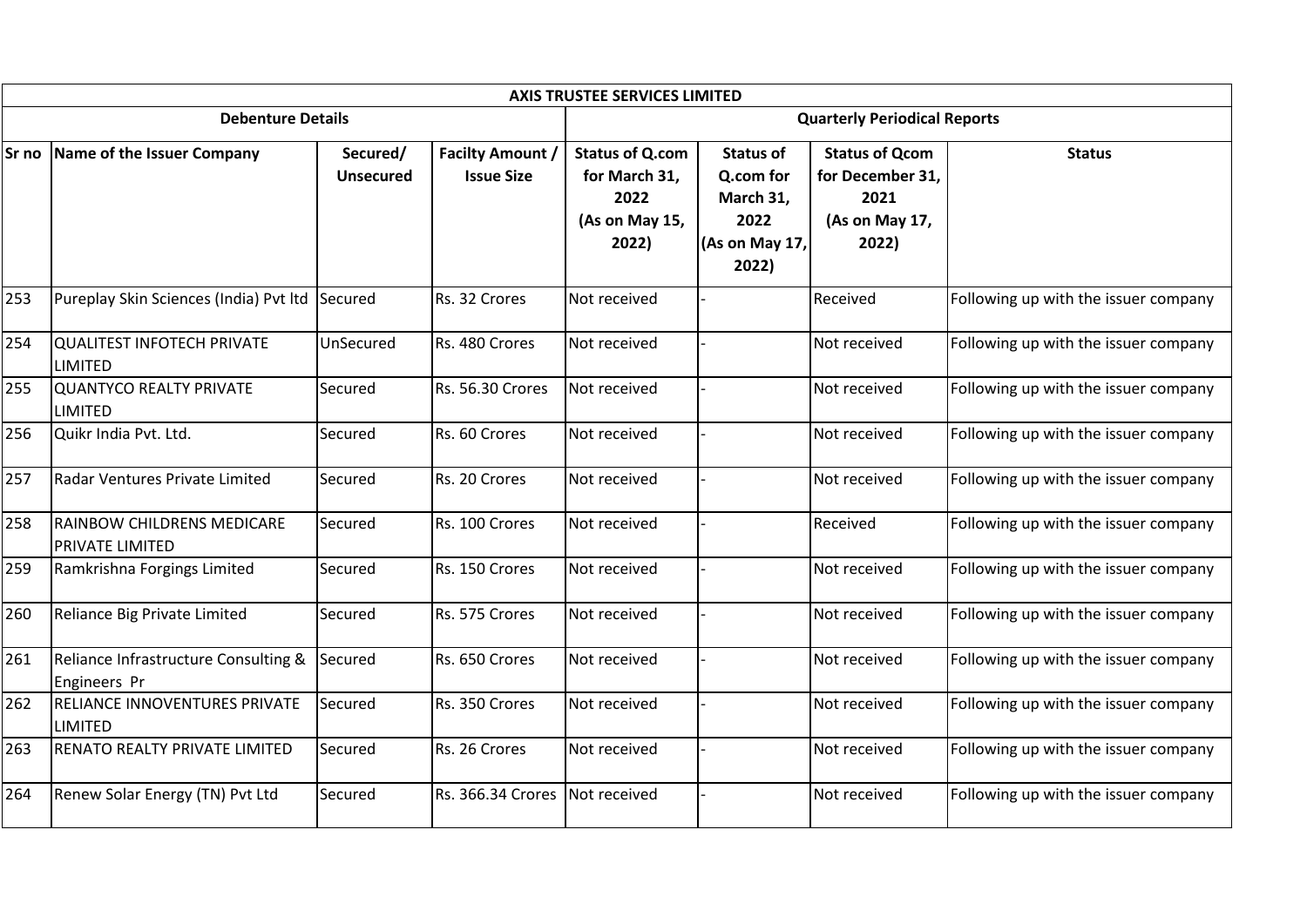|     | <b>AXIS TRUSTEE SERVICES LIMITED</b>                           |                              |                                              |                                                                            |                                                                               |                                                                              |                                      |  |  |  |  |
|-----|----------------------------------------------------------------|------------------------------|----------------------------------------------|----------------------------------------------------------------------------|-------------------------------------------------------------------------------|------------------------------------------------------------------------------|--------------------------------------|--|--|--|--|
|     | <b>Debenture Details</b>                                       |                              |                                              |                                                                            | <b>Quarterly Periodical Reports</b>                                           |                                                                              |                                      |  |  |  |  |
|     | Sr no Name of the Issuer Company                               | Secured/<br><b>Unsecured</b> | <b>Facilty Amount /</b><br><b>Issue Size</b> | <b>Status of Q.com</b><br>for March 31,<br>2022<br>(As on May 15,<br>2022) | <b>Status of</b><br>Q.com for<br>March 31,<br>2022<br>(As on May 17,<br>2022) | <b>Status of Qcom</b><br>for December 31,<br>2021<br>(As on May 17,<br>2022) | <b>Status</b>                        |  |  |  |  |
| 265 | <b>IRENEW solar ENERGY Karnataka</b><br><b>PRIVATE LIMITED</b> | Secured                      | Rs. 288.52 Crores                            | Not received                                                               |                                                                               | Not received                                                                 | Following up with the issuer company |  |  |  |  |
| 266 | <b>RENEW solar ENERGY Karnataka</b><br><b>PRIVATE LIMITED</b>  | Secured                      | Rs. 154.69 Crores                            | Not received                                                               |                                                                               | Not received                                                                 | Following up with the issuer company |  |  |  |  |
| 267 | <b>RENEW WIND ENERGY (AP 3)</b><br><b>PRIVATE LIMITED</b>      | Secured                      | Rs. 167.43 Crores Not received               |                                                                            |                                                                               | Not received                                                                 | Following up with the issuer company |  |  |  |  |
| 268 | Renew Wind Energy (AP) Private<br>Limited                      | Secured                      | Rs. 174.69 Crores                            | Not received                                                               |                                                                               | Not received                                                                 | Following up with the issuer company |  |  |  |  |
| 269 | Renew Wind Energy (Maharashtra)<br>Private Limited             | Secured                      | Rs. 118.77 Crores                            | Not received                                                               |                                                                               | Not received                                                                 | Following up with the issuer company |  |  |  |  |
| 270 | Renew Wind Energy (MP Three) Pvt.<br>Ltd.                      | Secured                      | <b>Rs. 119.72 Crores</b>                     | Not received                                                               |                                                                               | Not received                                                                 | Following up with the issuer company |  |  |  |  |
| 271 | Renew Wind Energy (MP Two) Pvt.<br>l Ltd                       | Secured                      | Rs. 173.55 Crores                            | Not received                                                               |                                                                               | Not received                                                                 | Following up with the issuer company |  |  |  |  |
| 272 | Renew Wind Energy (Rajasthan Four) Secured<br>Private Limited  |                              | <b>Rs. 118.94 Crores</b>                     | Not received                                                               |                                                                               | Not received                                                                 | Following up with the issuer company |  |  |  |  |
| 273 | <b>RENEW WIND ENERGY (RAJKOT)</b><br><b>PRIVATE LIMITED</b>    | Secured                      | Rs. 383.48 Crores                            | Not received                                                               |                                                                               | Not received                                                                 | Following up with the issuer company |  |  |  |  |
| 274 | <b>RENEW WIND ENERGY (SHIVPUR)</b><br><b>PRIVATE LIMITED</b>   | Secured                      | Rs. 1,172.09<br><b>Crores</b>                | Not received                                                               |                                                                               | Not received                                                                 | Following up with the issuer company |  |  |  |  |
| 275 | <b>RENEW WIND ENERGY (WELTURI)</b><br><b>PRIVATE LIMITED</b>   | Secured                      | Rs. 154.85 Crores                            | Not received                                                               |                                                                               | Not received                                                                 | Following up with the issuer company |  |  |  |  |
| 276 | <b>RENEW WIND ENERGY DELHI</b><br><b>PRIVATE LIMITED</b>       | Secured                      | Rs. 140 Crores                               | Not received                                                               |                                                                               | Not received                                                                 | Following up with the issuer company |  |  |  |  |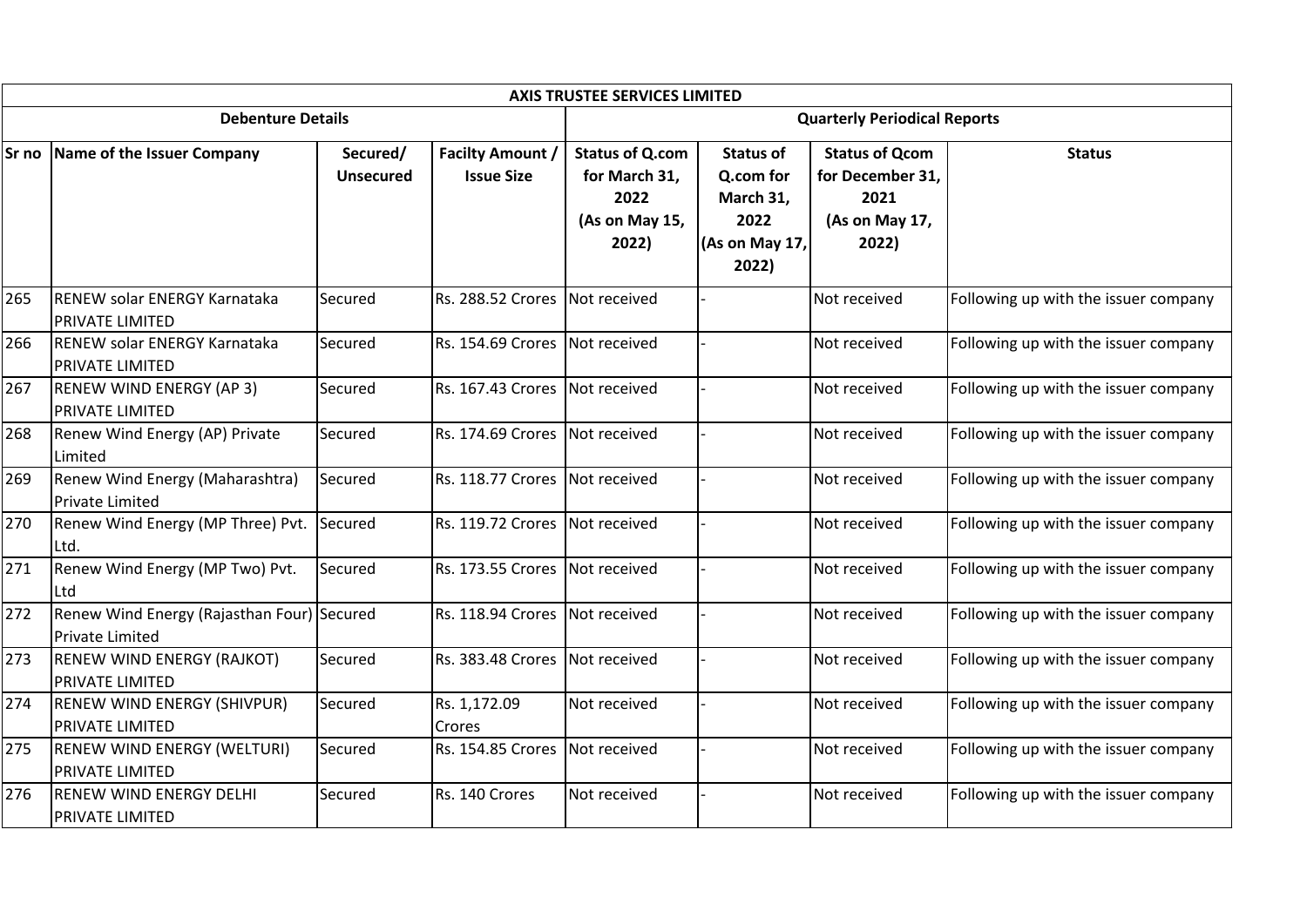|       |                                                                 |                              |                                              | <b>AXIS TRUSTEE SERVICES LIMITED</b>                                       |                                                                               |                                                                              |                                      |  |  |
|-------|-----------------------------------------------------------------|------------------------------|----------------------------------------------|----------------------------------------------------------------------------|-------------------------------------------------------------------------------|------------------------------------------------------------------------------|--------------------------------------|--|--|
|       | <b>Debenture Details</b>                                        |                              |                                              |                                                                            | <b>Quarterly Periodical Reports</b>                                           |                                                                              |                                      |  |  |
| Sr no | Name of the Issuer Company                                      | Secured/<br><b>Unsecured</b> | <b>Facilty Amount /</b><br><b>Issue Size</b> | <b>Status of Q.com</b><br>for March 31,<br>2022<br>(As on May 15,<br>2022) | <b>Status of</b><br>Q.com for<br>March 31,<br>2022<br>(As on May 17,<br>2022) | <b>Status of Qcom</b><br>for December 31,<br>2021<br>(As on May 17,<br>2022) | <b>Status</b>                        |  |  |
| 277   | <b>IRENEW WIND ENERGY Karnataka</b><br><b>PRIVATE LIMITED</b>   | Secured                      | Rs. 676.54 Crores                            | Not received                                                               |                                                                               | Not received                                                                 | Following up with the issuer company |  |  |
| 278   | <b>Resilient Innovations Pvt. Ltd</b>                           | Secured                      | Rs. 50 Crores                                | Not received                                                               |                                                                               | Received                                                                     | Following up with the issuer company |  |  |
| 279   | Richa Lifespace Private Limited                                 | Secured                      | Rs. 10 Crores                                | Not received                                                               |                                                                               | Not received                                                                 | Following up with the issuer company |  |  |
| 280   | Richa Realtors Pvt. Ltd.                                        | Secured                      | Rs. 20 Crores                                | Not received                                                               |                                                                               | Not received                                                                 | Following up with the issuer company |  |  |
| 281   | <b>RISHI REALITY LEASING SERVICES</b><br><b>PRIVATE LIMITED</b> | Secured                      | Rs. 13 Crores                                | Not received                                                               |                                                                               | Not received                                                                 | Following up with the issuer company |  |  |
| 282   | Rivaaz Trade Ventures Pvt Limited                               | Secured                      | Rs. 500 Crores                               | Not received                                                               |                                                                               | Not received                                                                 | Following up with the issuer company |  |  |
| 283   | Rivaaz Trade Ventures Pvt Limited                               | UnSecured                    | Rs. 500 Crores                               | Not received                                                               |                                                                               | Not received                                                                 | Following up with the issuer company |  |  |
| 284   | Rivaaz Trade Ventures Pvt Limited                               | Secured                      | Rs. 400 Crores                               | Not received                                                               |                                                                               | Not received                                                                 | Following up with the issuer company |  |  |
| 285   | Rivaaz Trade Ventures Pvt Limited                               | Secured                      | Rs. 250 Crores                               | Not received                                                               |                                                                               | Not received                                                                 | Following up with the issuer company |  |  |
| 286   | Rupifi Technology Solutions Private<br>Limited                  | Secured                      | Rs. 27 Crores                                | Not received                                                               |                                                                               | Not received                                                                 | Following up with the issuer company |  |  |
| 287   | Sai Maithili Power Company Private<br>Limited                   | Secured                      | Rs. 10 Crores                                | Not received                                                               |                                                                               | Not received                                                                 | Following up with the issuer company |  |  |
| 288   | SAI SRUSHTI DEVELOPERS PRIVATE<br><b>LIMITED</b>                | Secured                      | Rs. 61 Crores                                | Not received                                                               |                                                                               | Not received                                                                 | Following up with the issuer company |  |  |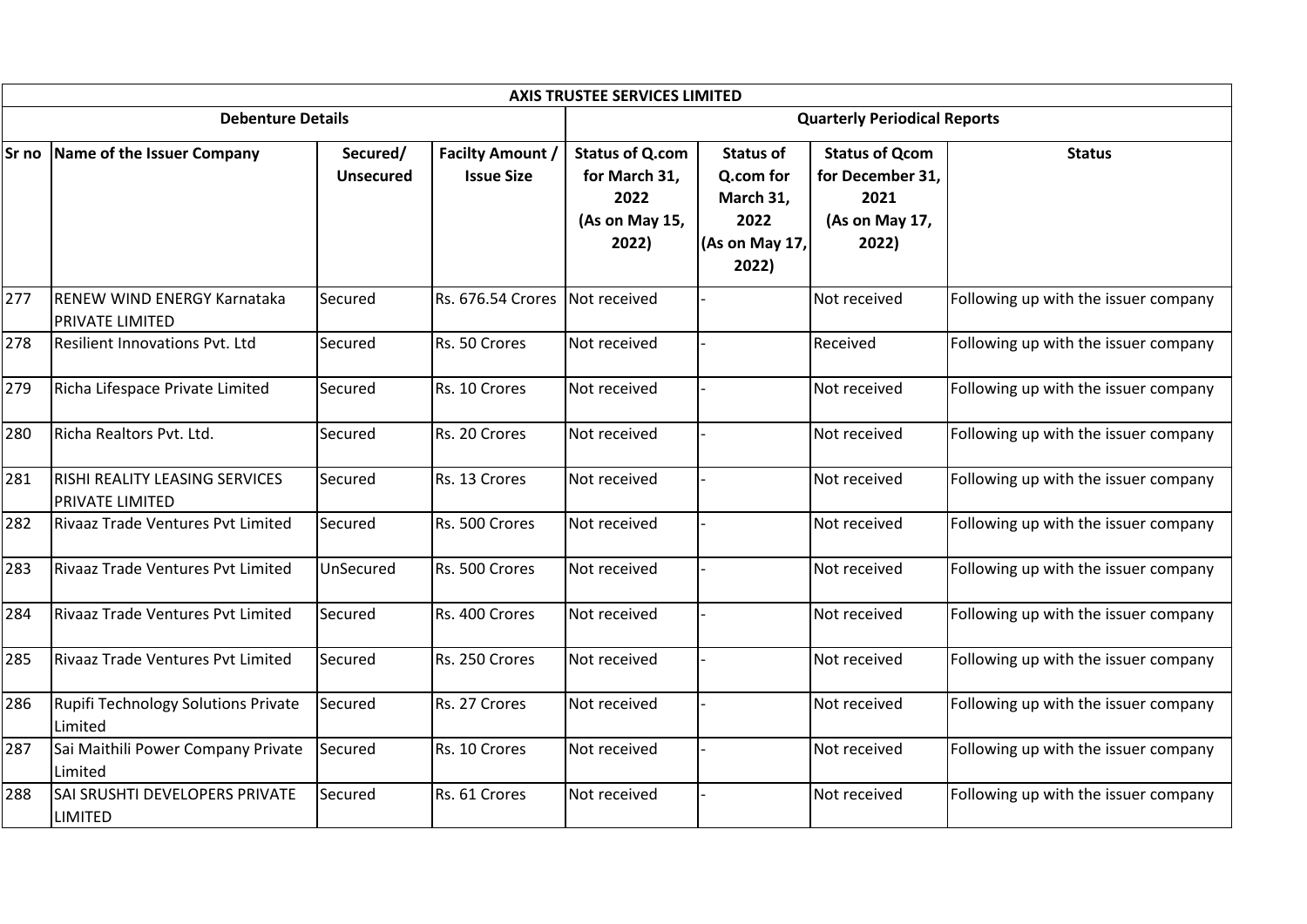|     | <b>AXIS TRUSTEE SERVICES LIMITED</b>                    |                              |                                              |                                                                            |                                                                               |                                                                              |                                      |  |  |
|-----|---------------------------------------------------------|------------------------------|----------------------------------------------|----------------------------------------------------------------------------|-------------------------------------------------------------------------------|------------------------------------------------------------------------------|--------------------------------------|--|--|
|     | <b>Debenture Details</b>                                |                              | <b>Quarterly Periodical Reports</b>          |                                                                            |                                                                               |                                                                              |                                      |  |  |
|     | Sr no Name of the Issuer Company                        | Secured/<br><b>Unsecured</b> | <b>Facilty Amount /</b><br><b>Issue Size</b> | <b>Status of Q.com</b><br>for March 31,<br>2022<br>(As on May 15,<br>2022) | <b>Status of</b><br>Q.com for<br>March 31,<br>2022<br>(As on May 17,<br>2022) | <b>Status of Qcom</b><br>for December 31,<br>2021<br>(As on May 17,<br>2022) | <b>Status</b>                        |  |  |
| 289 | <b>SAMAST TECHNOLOGIES PRIVATE</b><br><b>LIMITED</b>    | Secured                      | Rs. 6 Crores                                 | Not received                                                               |                                                                               | Not received                                                                 | Following up with the issuer company |  |  |
| 290 | Sanghvi Beauty & Technologies<br>Private Limited        | Secured                      | Rs. 20 Crores                                | Not received                                                               |                                                                               | Not received                                                                 | Following up with the issuer company |  |  |
| 291 | Sanghvi Beauty & Technologies<br><b>Private Limited</b> | Secured                      | Rs. 45 Crores                                | Not received                                                               |                                                                               | Not received                                                                 | Following up with the issuer company |  |  |
| 292 | Sanghvi Beauty & Technologies<br><b>Private Limited</b> | Secured                      | Rs. 55 Crores                                | Not received                                                               |                                                                               | Not received                                                                 | Following up with the issuer company |  |  |
| 293 | Sanghvi Beauty & Technologies<br>Private Limited        | Secured                      | Rs. 80 Crores                                | Not received                                                               |                                                                               | Not received                                                                 | Following up with the issuer company |  |  |
| 294 | <b>SARE Gurugram Pvt Ltd</b>                            | Secured                      | Rs. 315 Crores                               | Not received                                                               |                                                                               | Not received                                                                 | Following up with the issuer company |  |  |
| 295 | Scripbox Advisors Private Limited                       | Secured                      | Rs. 30 Crores                                | Not received                                                               |                                                                               | Received                                                                     | Following up with the issuer company |  |  |
| 296 | SD Corporation Private Limited                          | Secured                      | Rs. 475 Crores                               | Not received                                                               |                                                                               | Not received                                                                 | Following up with the issuer company |  |  |
| 297 | SD Corporation Private Limited                          | Secured                      | Rs. 275 Crores                               | Not received                                                               |                                                                               | Not received                                                                 | Following up with the issuer company |  |  |
| 298 | Seclore Technology Pvt. Ltd                             | Secured                      | Rs. 10 Crores                                | Not received                                                               |                                                                               | Not received                                                                 | Following up with the issuer company |  |  |
| 299 | Sekhmet Technologies Private<br>Limited                 | Secured                      | Rs. 12 Crores                                | Not received                                                               |                                                                               | Not received                                                                 | Following up with the issuer company |  |  |
| 300 | SelfX India Private Limited                             | Secured                      | Rs. 7 Crores                                 | Not received                                                               |                                                                               | Not received                                                                 | Following up with the issuer company |  |  |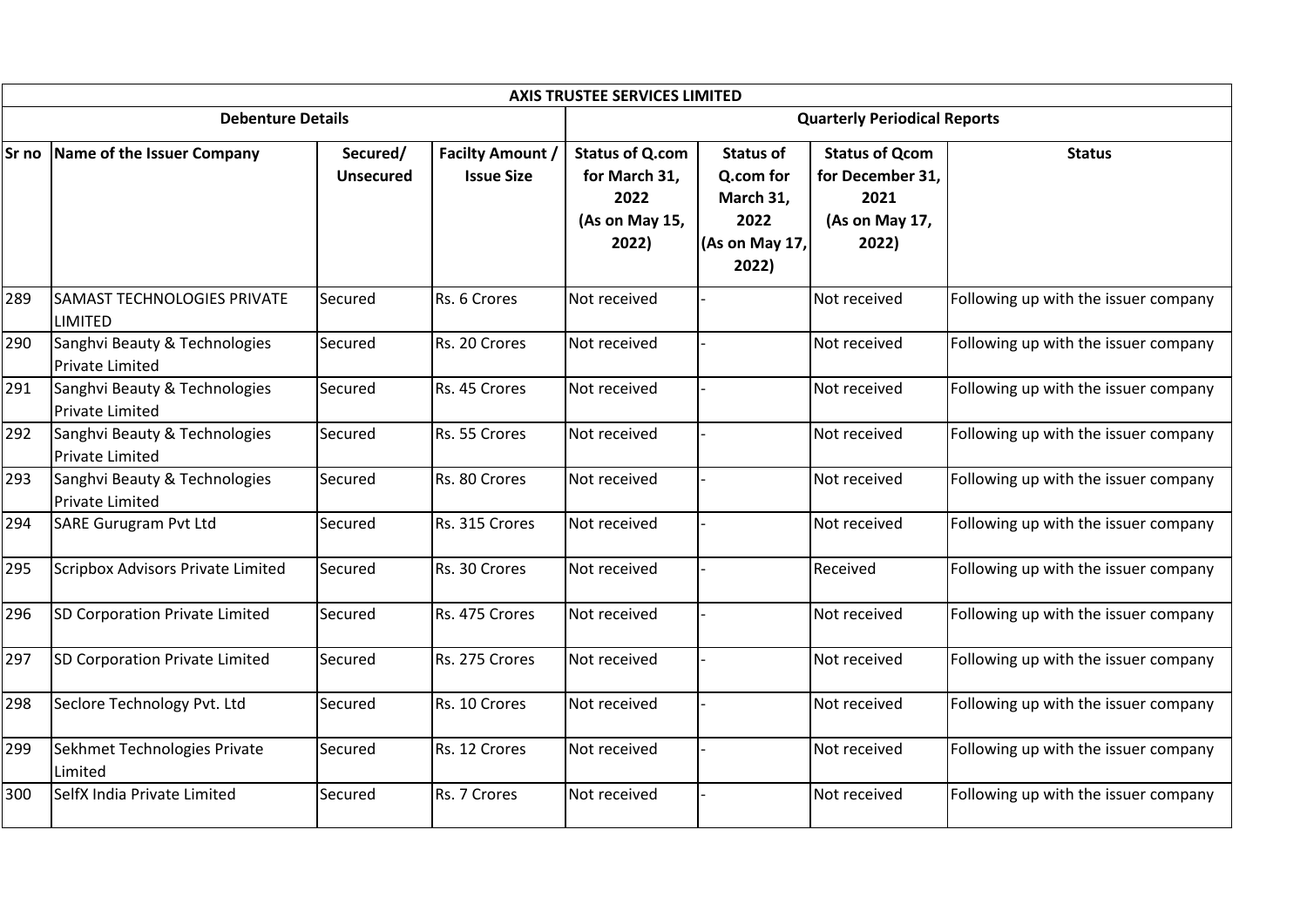|                          | <b>AXIS TRUSTEE SERVICES LIMITED</b>                         |                              |                                              |                                                                            |                                                                               |                                                                              |                                      |  |  |
|--------------------------|--------------------------------------------------------------|------------------------------|----------------------------------------------|----------------------------------------------------------------------------|-------------------------------------------------------------------------------|------------------------------------------------------------------------------|--------------------------------------|--|--|
| <b>Debenture Details</b> |                                                              |                              |                                              | <b>Quarterly Periodical Reports</b>                                        |                                                                               |                                                                              |                                      |  |  |
| <b>Sr</b> no             | Name of the Issuer Company                                   | Secured/<br><b>Unsecured</b> | <b>Facilty Amount /</b><br><b>Issue Size</b> | <b>Status of Q.com</b><br>for March 31,<br>2022<br>(As on May 15,<br>2022) | <b>Status of</b><br>Q.com for<br>March 31,<br>2022<br>(As on May 17,<br>2022) | <b>Status of Qcom</b><br>for December 31,<br>2021<br>(As on May 17,<br>2022) | <b>Status</b>                        |  |  |
| 301                      | SelfX India Private Limited                                  | Secured                      | Rs. 125 Crores                               | Not received                                                               |                                                                               | Not applicable                                                               | Following up with the issuer company |  |  |
| 302                      | Seminole Electronics Pvt Ltd                                 | Secured                      | Rs. 12 Crores                                | Not received                                                               |                                                                               | Not received                                                                 | Following up with the issuer company |  |  |
| 303                      | Shadowfax Technologies Private<br>Limited                    | Secured                      | Rs. 75 Crores                                | Not received                                                               |                                                                               | Not received                                                                 | Following up with the issuer company |  |  |
| 304                      | <b>SHINING SUN POWER PRIVATE</b><br><b>LIMITED</b>           | Secured                      | Rs. 200 Crores                               | Not received                                                               |                                                                               | Not received                                                                 | Following up with the issuer company |  |  |
| 305                      | Shop Kirana E Trading Pvt Ltd                                | Secured                      | Rs. 50 Crores                                | Not received                                                               |                                                                               | Not received                                                                 | Following up with the issuer company |  |  |
| 306                      | SHREE RAMA MULTI-TECH LIMITED                                | Secured                      | Rs. 25 Crores                                | Not received                                                               |                                                                               | Not received                                                                 | Following up with the issuer company |  |  |
| 307                      | SHREE RAMA MULTI-TECH LIMITED                                | Secured                      | Rs. 30 Crores                                | Not received                                                               |                                                                               | Not received                                                                 | Following up with the issuer company |  |  |
| 308                      | Shruti Power Projects Private Limited Secured                |                              | Rs. 44.04 Crores                             | Not received                                                               |                                                                               | Not received                                                                 | Following up with the issuer company |  |  |
| 309                      | SIMBA LOGISTICS PRIVATE LIMITED                              | Secured                      | Rs. 7.50 Crores                              | Not received                                                               |                                                                               | Received                                                                     | Following up with the issuer company |  |  |
| 310                      | Smart Owl Education Private Limited Secured                  |                              | Rs. 2 Crores                                 | Not received                                                               |                                                                               | Not applicable                                                               | Following up with the issuer company |  |  |
| 311                      | SMART VALUE HOMES (PEENYA<br><b>PROJECT) PRIVATE LIMITED</b> | Secured                      | Rs. 220 Crores                               | Not received                                                               |                                                                               | Not received                                                                 | Following up with the issuer company |  |  |
| 312                      | Smartpaddle Technology Private<br>Limited                    | Secured                      | Rs. 25 Crores                                | Not received                                                               |                                                                               | Not received                                                                 | Following up with the issuer company |  |  |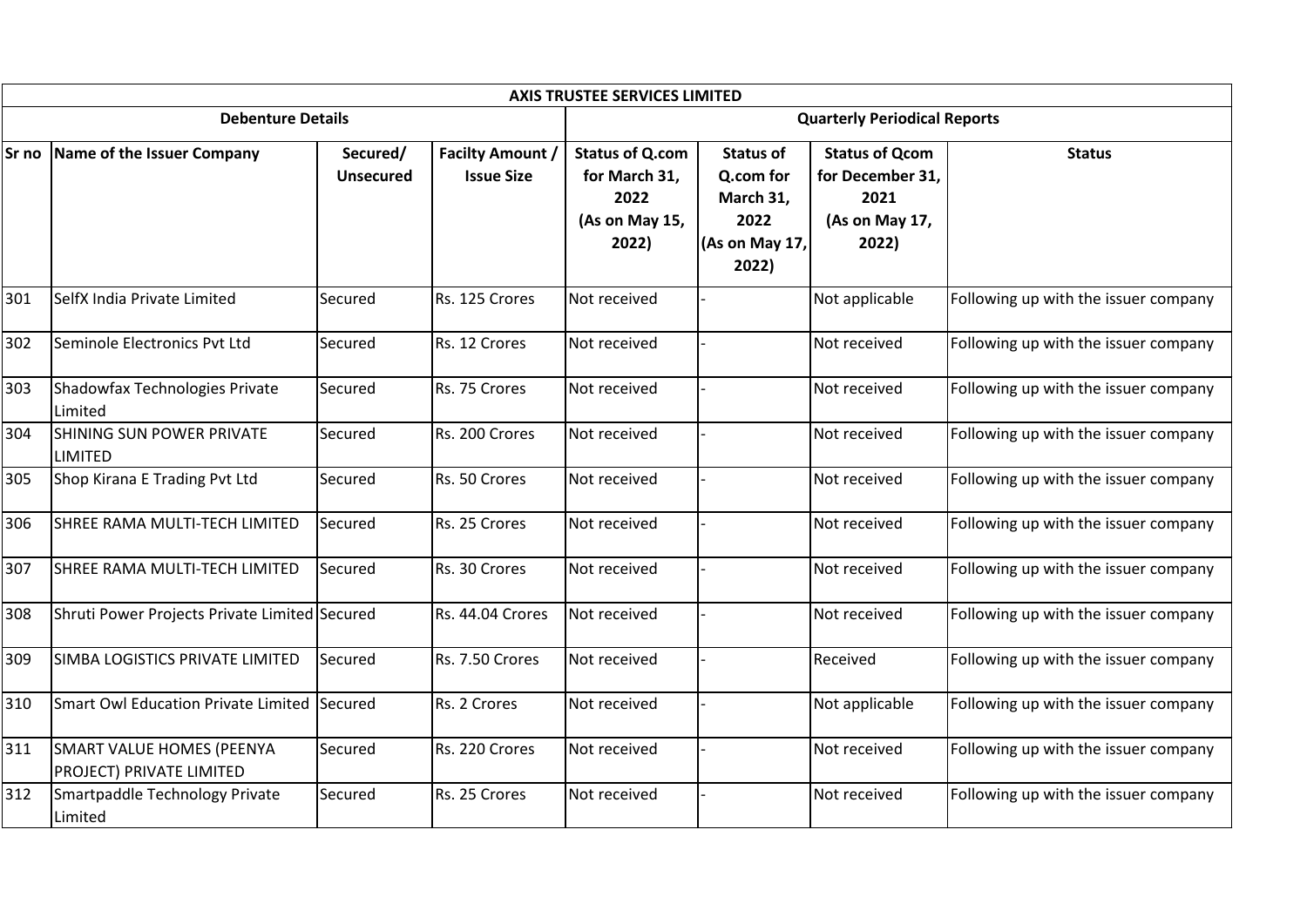|                          | <b>AXIS TRUSTEE SERVICES LIMITED</b>                     |                              |                                              |                                                                            |                                                                               |                                                                              |                                      |  |  |
|--------------------------|----------------------------------------------------------|------------------------------|----------------------------------------------|----------------------------------------------------------------------------|-------------------------------------------------------------------------------|------------------------------------------------------------------------------|--------------------------------------|--|--|
| <b>Debenture Details</b> |                                                          |                              |                                              | <b>Quarterly Periodical Reports</b>                                        |                                                                               |                                                                              |                                      |  |  |
|                          | Sr no Name of the Issuer Company                         | Secured/<br><b>Unsecured</b> | <b>Facilty Amount /</b><br><b>Issue Size</b> | <b>Status of Q.com</b><br>for March 31,<br>2022<br>(As on May 15,<br>2022) | <b>Status of</b><br>Q.com for<br>March 31,<br>2022<br>(As on May 17,<br>2022) | <b>Status of Qcom</b><br>for December 31,<br>2021<br>(As on May 17,<br>2022) | <b>Status</b>                        |  |  |
| 313                      | Smartpaddle Technology Private<br>Limited                | Secured                      | Rs. 15 Crores                                | Not received                                                               |                                                                               | Not received                                                                 | Following up with the issuer company |  |  |
| 314                      | Smartpaddle Technology Private<br>Limited                | Secured                      | Rs. 12 Crores                                | Not received                                                               |                                                                               | Not received                                                                 | Following up with the issuer company |  |  |
| 315                      | Smartpaddle Technology Private<br>Limited                | Secured                      | Rs. 15 Crores                                | Not received                                                               |                                                                               | Not received                                                                 | Following up with the issuer company |  |  |
| 316                      | SONATA FINANCE PRIVATE LIMITED                           | Secured                      | Rs. 15 Crores                                | Not received                                                               |                                                                               | Part received                                                                | Following up with the issuer company |  |  |
| 317                      | Sprit Infrapower & Multiventures<br>Private Limited      | Secured                      | Rs. 200 Crores                               | Not received                                                               |                                                                               | Not received                                                                 | Following up with the issuer company |  |  |
| 318                      | Sproutlife Foods Private Limited                         | Secured                      | Rs. 15 Crores                                | Not received                                                               |                                                                               | Not applicable                                                               | Following up with the issuer company |  |  |
| 319                      | Sree Jayajothi Cements Private<br>Limited                | Secured                      | Rs. 421 Crores                               | Not received                                                               |                                                                               | Not applicable                                                               | Following up with the issuer company |  |  |
| 320                      | Stanplus Technologies Private<br>Limited                 | Secured                      | Rs. 10 Crores                                | Not received                                                               |                                                                               | Not applicable                                                               | Following up with the issuer company |  |  |
| 321                      | Sterne India Pvt Ltd                                     | Secured                      | Rs. 40 Crores                                | Not received                                                               |                                                                               | Not received                                                                 | Following up with the issuer company |  |  |
| 322                      | Sterne India Pvt Ltd                                     | Secured                      | Rs. 40 Crores                                | Not received                                                               |                                                                               | Not received                                                                 | Following up with the issuer company |  |  |
| 323                      | Sterne India Pvt Ltd                                     | Secured                      | Rs. 15 Crores                                | Not received                                                               |                                                                               | Not received                                                                 | Following up with the issuer company |  |  |
| 324                      | Summit Digitel Infrastructure Private Secured<br>Limited |                              | Rs. 11,836 Crores                            | Part received                                                              |                                                                               | Received                                                                     | Following up with the issuer company |  |  |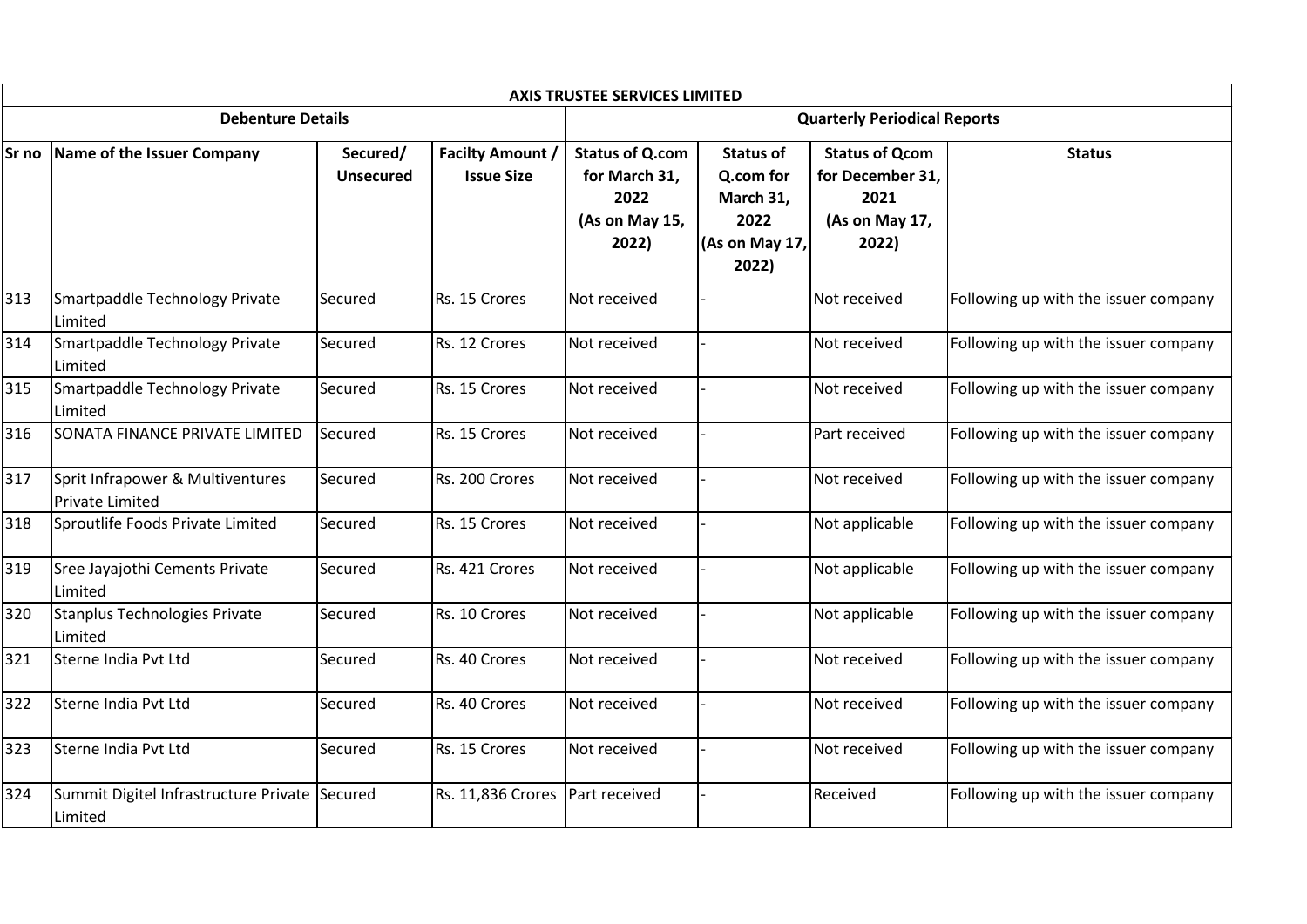|                          | <b>AXIS TRUSTEE SERVICES LIMITED</b>                     |                              |                                              |                                                                            |                                                                               |                                                                              |                                             |  |  |
|--------------------------|----------------------------------------------------------|------------------------------|----------------------------------------------|----------------------------------------------------------------------------|-------------------------------------------------------------------------------|------------------------------------------------------------------------------|---------------------------------------------|--|--|
| <b>Debenture Details</b> |                                                          |                              |                                              | <b>Quarterly Periodical Reports</b>                                        |                                                                               |                                                                              |                                             |  |  |
|                          | Sr no Name of the Issuer Company                         | Secured/<br><b>Unsecured</b> | <b>Facilty Amount /</b><br><b>Issue Size</b> | <b>Status of Q.com</b><br>for March 31,<br>2022<br>(As on May 15,<br>2022) | <b>Status of</b><br>Q.com for<br>March 31,<br>2022<br>(As on May 17,<br>2022) | <b>Status of Qcom</b><br>for December 31,<br>2021<br>(As on May 17,<br>2022) | <b>Status</b>                               |  |  |
| 325                      | Supermarket Grocery Supplies<br><b>Private Limited</b>   | Secured                      | Rs. 100 Crores                               | Not received                                                               |                                                                               | Not received                                                                 | Following up with the issuer company        |  |  |
| 326                      | Talwalkars Healthclubs Limited                           | Secured                      | Rs. 20 Crores                                | Not received                                                               |                                                                               | Not received                                                                 | Co. is undergoing insolvency<br>proceedings |  |  |
| 327                      | Tarun Kiran Bhoomi Private Limited                       | Secured                      | Rs. 119.62 Crores                            | Not received                                                               |                                                                               | Not received                                                                 | Following up with the issuer company        |  |  |
| 328                      | <b>Teamonk Global Foods Pvt Ltd</b>                      | Secured                      | Rs. 2 Crores                                 | Not received                                                               |                                                                               | Not received                                                                 | Following up with the issuer company        |  |  |
| 329                      | Terrals Technologies Private Limited                     | Secured                      | Rs. 45 Crores                                | Not received                                                               |                                                                               | Received                                                                     | Following up with the issuer company        |  |  |
| 330                      | The South Indian Trading Syndicate<br>(Kottapadi) Lim    | UnSecured                    | Rs. 1 Crore                                  | Not received                                                               |                                                                               | Not applicable                                                               | Following up with the issuer company        |  |  |
| 331                      | The South Indian Trading Syndicate<br>(Kottapadi) Lim    | Secured                      | Rs. 1 Crore                                  | Not received                                                               |                                                                               | Not applicable                                                               | Following up with the issuer company        |  |  |
| 332                      | Trillionloans Fintech Private Limited                    | Secured                      | Rs. 100 Crores                               | Not received                                                               |                                                                               | Not received                                                                 | Following up with the issuer company        |  |  |
| 333                      | Upmove Capital Private Limited                           | Secured                      | Rs. 10 Crores                                | Not received                                                               |                                                                               | Not received                                                                 | Following up with the issuer company        |  |  |
| 334                      | V Laxmi Estate Developers Private<br>Limited             | Secured                      | Rs. 50 Crores                                | Not received                                                               |                                                                               | Not applicable                                                               | Following up with the issuer company        |  |  |
| 335                      | <b>VALUEDRIVE TECHNOLOGIES</b><br><b>PRIVATE LIMITED</b> | Secured                      | Rs. 2 Crores                                 | Not received                                                               |                                                                               | Not received                                                                 | Following up with the issuer company        |  |  |
| 336                      | <b>VAY NETWORK SERVICES PRIVATE</b><br><b>LIMITED</b>    | Secured                      | Rs. 8.50 Crores                              | Not received                                                               |                                                                               | Not received                                                                 | Following up with the issuer company        |  |  |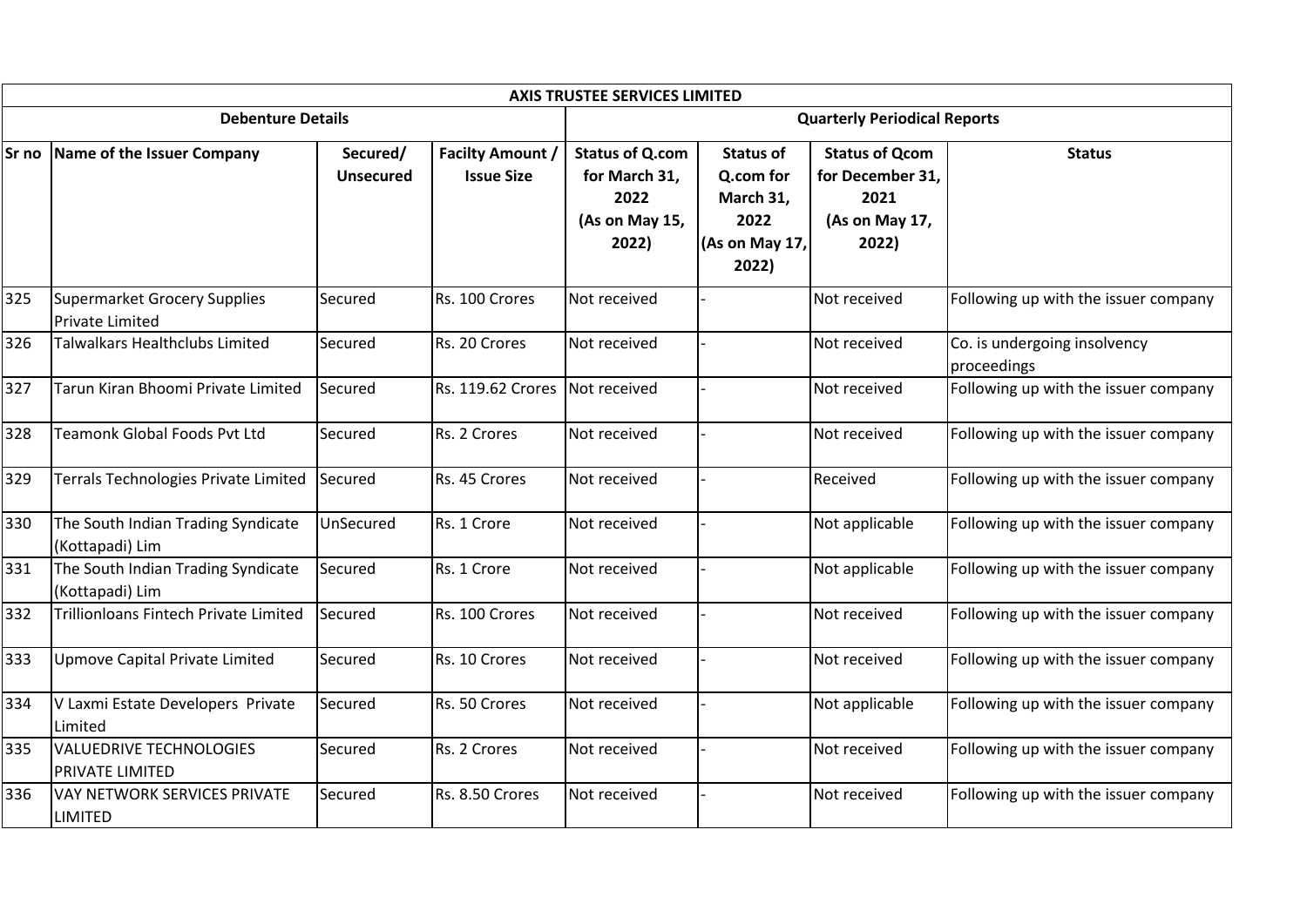|                          | <b>AXIS TRUSTEE SERVICES LIMITED</b>                  |                              |                                              |                                                                            |                                                                               |                                                                              |                                      |  |  |
|--------------------------|-------------------------------------------------------|------------------------------|----------------------------------------------|----------------------------------------------------------------------------|-------------------------------------------------------------------------------|------------------------------------------------------------------------------|--------------------------------------|--|--|
| <b>Debenture Details</b> |                                                       |                              |                                              | <b>Quarterly Periodical Reports</b>                                        |                                                                               |                                                                              |                                      |  |  |
| Sr no                    | Name of the Issuer Company                            | Secured/<br><b>Unsecured</b> | <b>Facilty Amount /</b><br><b>Issue Size</b> | <b>Status of Q.com</b><br>for March 31,<br>2022<br>(As on May 15,<br>2022) | <b>Status of</b><br>Q.com for<br>March 31,<br>2022<br>(As on May 17,<br>2022) | <b>Status of Qcom</b><br>for December 31,<br>2021<br>(As on May 17,<br>2022) | <b>Status</b>                        |  |  |
| 337                      | Vellvette Lifestyle Private Limited                   | Secured                      | Rs. 30 Crores                                | Not received                                                               |                                                                               | Not received                                                                 | Following up with the issuer company |  |  |
| 338                      | Ver Se Innovation Pvt. Ltd                            | Secured                      | Rs. 30 Crores                                | Not received                                                               |                                                                               | Not received                                                                 | Following up with the issuer company |  |  |
| 339                      | <b>VERANDA LEARNING SOLUTIONS</b><br>PRIVATE LIMITED  | Secured                      | Rs. 74 Crores                                | Not received                                                               |                                                                               | Not received                                                                 | Following up with the issuer company |  |  |
| 340                      | Vinculum Solutions Pvt. Ltd                           | Secured                      | Rs. 14 Crores                                | Not received                                                               |                                                                               | Not received                                                                 | Following up with the issuer company |  |  |
| 341                      | Vivoiz HealthTech Private Limited                     | Secured                      | Rs. 7 Crores                                 | Not received                                                               |                                                                               | Not received                                                                 | Following up with the issuer company |  |  |
| 342                      | VJTF INFRASTRUCTURE PRIVATE<br><b>LIMITED</b>         | Secured                      | Rs. 97 Crores                                | Not received                                                               |                                                                               | Not received                                                                 | Following up with the issuer company |  |  |
| 343                      | Waycool Foods and Products Private Secured<br>Limited |                              | Rs. 50 Crores                                | Not received                                                               |                                                                               | Not applicable                                                               | Following up with the issuer company |  |  |
| 344                      | Whizdm Finance Private Limited                        | Secured                      | Rs. 35 Crores                                | Not received                                                               |                                                                               | Not received                                                                 | Following up with the issuer company |  |  |
| 345                      | <b>WOOPLR TECHNOLOGIES PRIVATE</b><br>LIMITED         | Secured                      | Rs. 14 Crores                                | Not received                                                               |                                                                               | Not received                                                                 | Following up with the issuer company |  |  |
| 346                      | <b>XANADU PROPERTIES PRIVATE</b><br><b>LIMITED</b>    | Secured                      | Rs. 46.38 Crores                             | Not received                                                               |                                                                               | Not received                                                                 | Following up with the issuer company |  |  |
| 347                      | Xyxx Apparels Private Limited                         | Secured                      | Rs. 7.50 Crores                              | Not received                                                               |                                                                               | Not received                                                                 | Following up with the issuer company |  |  |
| 348                      | Zemira Renewable Energy Limited                       | Secured                      | Rs. 515.92 Crores                            | Not received                                                               |                                                                               | Not received                                                                 | Following up with the issuer company |  |  |